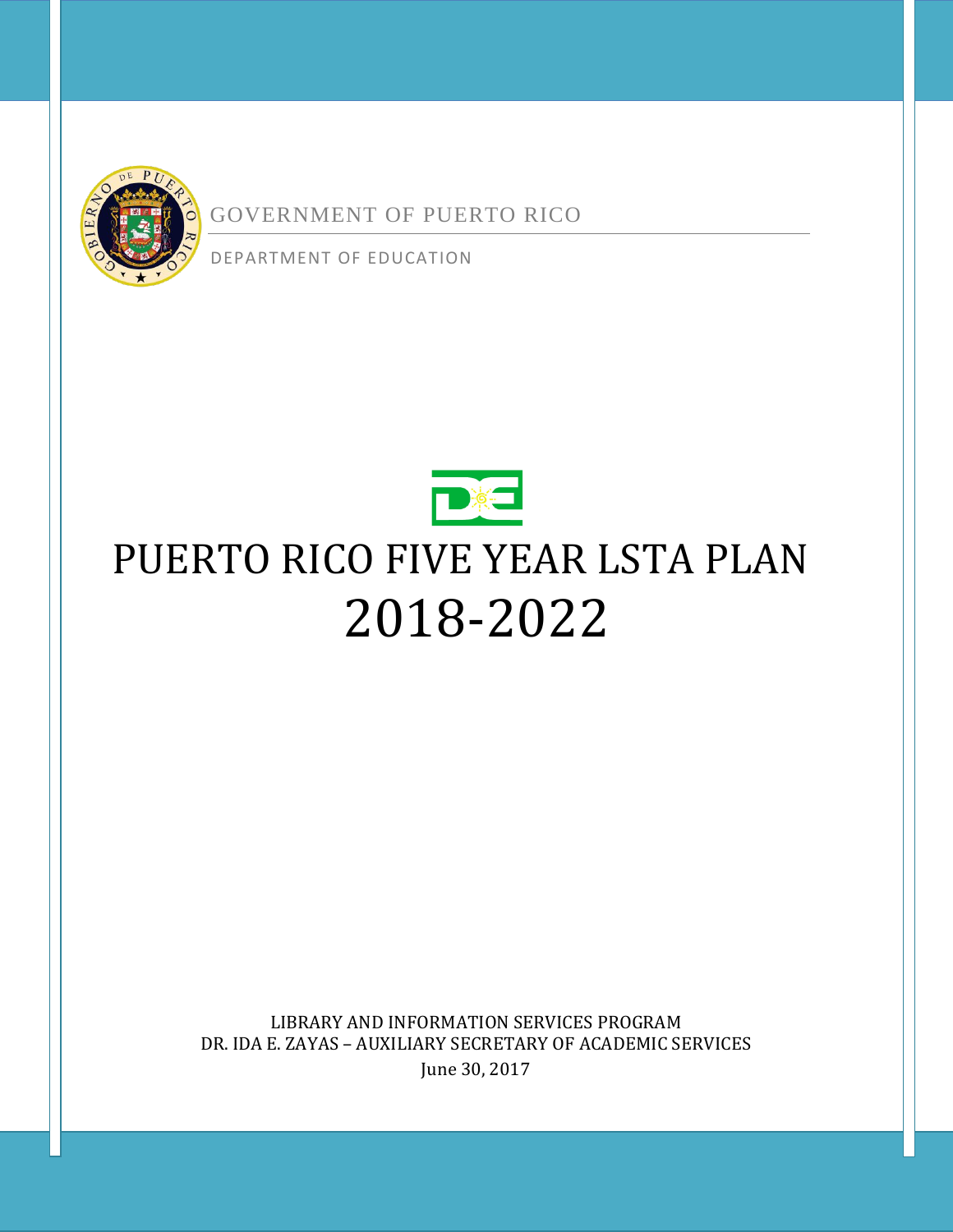## **PUERTO RICO FIVE YEAR LSTA PLAN 2018-2022**

## **MISSION STATEMENT**:

The Library and Information Services Program of the Department of Education provides leadership and support to Puerto Rico's libraries to satisfy the information needs of its residents by offering programs, services and promoting the love of reading and lifelong learning, regardless of age, location, social or physical condition.

The Puerto Rico Department of Education, as the assigned SLAA, provides and establishes guidelines for the best use of the Library Services and Technology Act funds. It also works towards the promotion of an island wide library development plan to fulfill the goals and objectives presented in its Five Year Plan.

The Library and Information Services Program (LISP), as the receptor of the LSTA funds, is responsible for complying with the required state and federal laws for its enactment. It has the legal responsibility to administer the funds according to LSTA statutes, regulations and requirements. Once the funds are authorized, they are distributed according to the needs previously identified and discussed in the Five Year Plan. The funds awarded annually are divided into three parts: Part A- Administrative Expenses; Part B1- Sub-awards for public and other types of libraries, Part B2 – Sub awards for school libraries and Part C –Statewide Projects. Part C also includes funds for the professional development of librarians.

### **NEEDS ASSESSMENT**:

Puerto Rico's geography and demographics create demands that are challenging in order to fulfill our library goals. It is a small island, measuring 100 by 35 miles, with a population of 3,978,702, according to the last census. San Juan, its capital, is the second oldest city in the Americas. The majority of this population lives and works in urban metropolitan areas. It is composed of 78 municipalities, many of them located in rural small towns.

Following is a description of the types of libraries that the SLAA supports, either directly or through LSTA sub awards:

### **Public Libraries**:

Traditionally, all public libraries were administered by the Department of Education. Gradually, many of them have passed to their local governments by signing a legal agreement which states that they will provide maintenance to the infrastructure and contract staff as necessary, after the personnel paid by the Department of Education retires. At present, there are only 23 public libraries that still belong to the Department of Education. Since the majority of the public libraries belong to their local government or municipalities, each municipality determines the policy of the library, and adopts rules, regulations and bylaws for the use of the library and the conduct of its work. The local government prepares, controls, and approves the library budget and supervises, under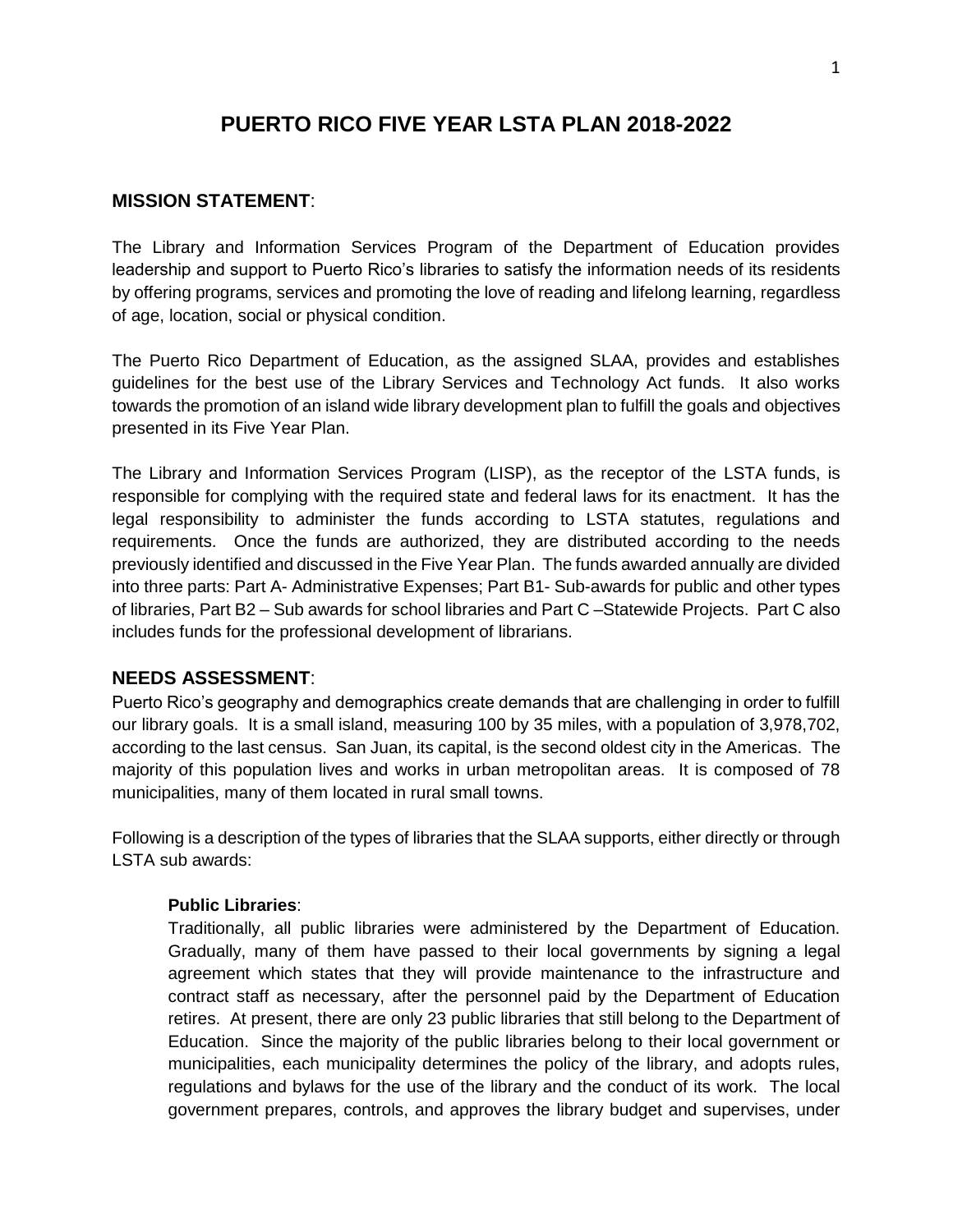the regulations of the local city government, the spending of all public funds received by the library. At present, there are approximately 137 public libraries in general, including community libraries that are satellites of the main library. These libraries are also considered public libraries.

Public libraries in Puerto Rico vary in their quality range. There are a few very good public libraries, with adequate physical facilities, and excellent library services offered by professional library personnel. But there are still many public libraries with extreme needs of improvement and with low effectiveness, compared with other libraries.

According to what was established in an Evaluation Report, only 20% of public librarians possess an MLS degree. Forty percent (40%) possess a BA. Public library staff is in great need of professional training opportunities. This need was reflected in the library survey administered.

As was mentioned before, in the past years many public libraries have been transferred from the Department of Education of Puerto Rico to their respective municipalities. Unlike the Puerto Rico Department of Education, municipalities do not require a Master's Degree in Library Science for their head librarian position. As a result, most Public Library directors do not hold a Master's degree. Some head librarians do not even have a bachelor's degree.

LSTA funds are critically important for Puerto Rico's public libraries. It provides opportunities to innovate and help ensure that Puerto Rico's residents have access to quality library and information services. These libraries are urged to submit individual competitive proposals to satisfy their library needs. The public libraries that belong to the Department of Education are included in statewide projects to support and assist them in their access to information and resources.

#### **Public School Libraries**

Puerto Rico's public school system (PK-12) is organized in 28 school districts, located in seven educational regions. As of April 2017, there are 1,292 schools, employing 32,206 teachers, serving 369,559 students. Not all schools possess a school library. As of April, 2017, there are 821 public school libraries. There are approximately 637 private schools (Pre-K - 12) throughout the island.

Of the 1,292 public schools there are 821 that have organized school libraries. School librarians develop an information skills program based on the *Standards and Guidance for the Library and Information Services Program for School Libraries,* the *2014 Circular Letter: Guide for the Integration of Information Skills to the Curriculum* and the *Standards for Excellence for the Effective Use of Information.* They teach students how to become lifelong learners, informed decision makers and effective users of information. Puerto Rico's school library program provides access to a variety of resources and services to support this goal. In addition, school librarians provide professional development in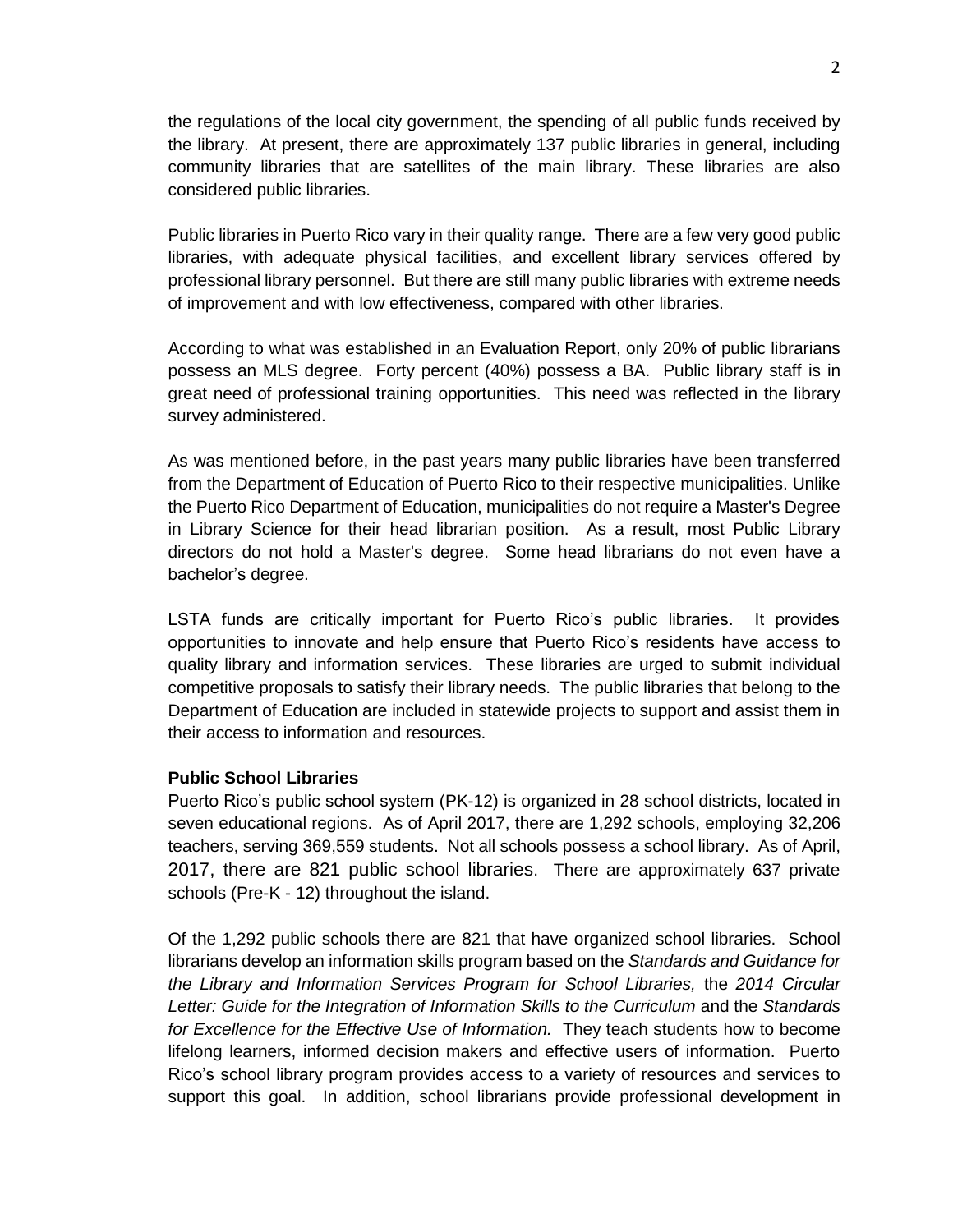instructional technology and technical support in the use of technological equipment and networks.

Not all school libraries are administered by professional school librarians. About 36% of school librarians possess a BA in Education and possess a teacher certification. The LSTA Five Year Evaluation Report revealed that 78% possess an MLS degree. Some of these libraries are adequately equipped with a satisfactory collection and infrastructure. But there are still others that need improvement in collection development, especially in technology access, databases with reliable information and training of personnel. It is also necessary to improve the use of new information and communication technologies as tools to support the curriculum, strengthen the academic progress, promote lifelong learning, improve library workforce development, and develop digital literacy skills.

LSTA funds will be needed to continue supporting and assisting these libraries by awarding individual sub awards and developing statewide projects to provide, promote, improve and expand library programming and services that best meet the information needs of our students.

#### **Specialized Libraries:**

In Puerto Rico, there are many specialized institutions that possess their own libraries. Among these are the Puerto Rico Arts Museum, Ponce Arts Museum, the Conservatory of Music, various music schools, historical museums, historical archives and others. The Blind and Physically Handicapped Library belongs to the Department of Education. All these libraries are summoned to present competitive LSTA proposals to support the information services they provide.

#### **Community Libraries**:

Many community libraries are being developed throughout the island due to community information needs. Some of them are privately funded and others are administered by their local government and are a satellite of the main public library. These libraries offer services to their immediate communities. These libraries are urged to submit sub award proposals to satisfy some of their user's information needs.

#### **Academic Libraries**:

All of the colleges, universities and private community colleges have academic libraries. Puerto Rico's academic libraries provide access to all types of formats appropriate for users of each institution through adequate collections, including digital and printed materials. With rare exceptions, Puerto Rico's academic libraries serve the information needs of their learning communities throughout the island. The majority of these institutions also meet the information needs of their surrounding communities. Some of these libraries also submit individual competitive proposals to the Library and Information Services Program for consideration.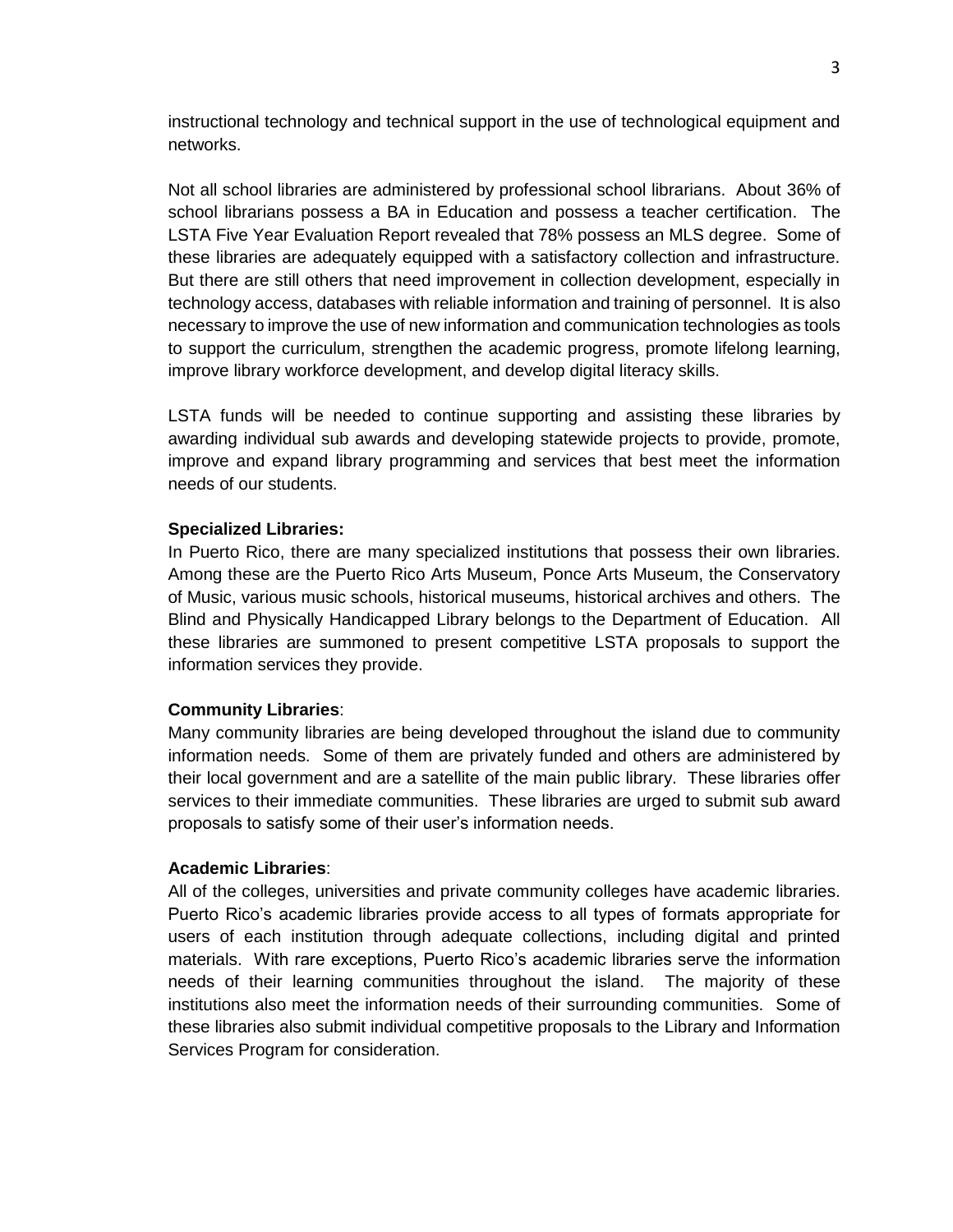## **BACKGROUND OF THE NEEDS ASSESSMENT**:

The specific library services needs identified in the Five Year Plan is the result of an analysis of various sources and meetings with several major groups. The first source is the recent Five Year Evaluation Report sent to IMLS on March, 2017. In this Report six main needs were identified and addressed. The LISP administered a Needs Assessment Survey between February and March, 2017 and the majority of the needs that were considered were taken from this Survey. Other sources for concluding library services needs were discussions at stakeholders' meetings, school library coordinator's meetings, IMLS's focal areas; phone and personal interviews and impressions gathered at site visits. In these meetings and in the other activities mentioned, the LSTA purposes were presented, a draft of the Needs Assessment Survey was discussed and edited to produce a final survey document.

As a strategy for periodically updating the LISP's knowledge of its library needs, the above mentioned survey will be administered annually, with slight changes, according to present needs. In this way, the SLAA will be constantly informed about changing necessities that will need attention.

## **SPECIFIC NEEDS**:

A special committee was assigned to discuss, evaluate, analyze and summarize the proposed library needs for the next five years. As a result of the findings, the following needs will be addressed in the present Five Year Plan, either as goals, objectives or activities that will serve the library needs of the citizens of Puerto Rico:

- 1. Libraries in Puerto Rico have a critical need to keep up with technology and offer virtual services for users.
- 2. School libraries must continue to help improve and enrich the academic performance of Puerto Rico's public school students.
- 3. There is a shortage of qualified and certified library staff that can offer adequate library services to meet user needs, especially in public libraries. There is a need to enhance the skills of the library staff in all types of libraries, increase their leadership skills and advance the delivery of library services.
- 4. A high percentage of citizens need to be aware of library services available in their communities through promotion of library programs and services.
- 5. Not all residents have the skills to use adequately the library facilities and services.
- 6. Most residents of Puerto Rico do not have access to the technological resources that would enable them to have access to reliable information.
- 7. Most residents of Puerto Rico do not possess the technological skills that would give them access to information.

It is very important to note that the LISP recently developed a survey among Puerto Rican librarians qualified to compete for the LSTA funds. This survey consisted of asking whether they agreed or disagreed with the three goals proposed by the LISP. As of the date of the final written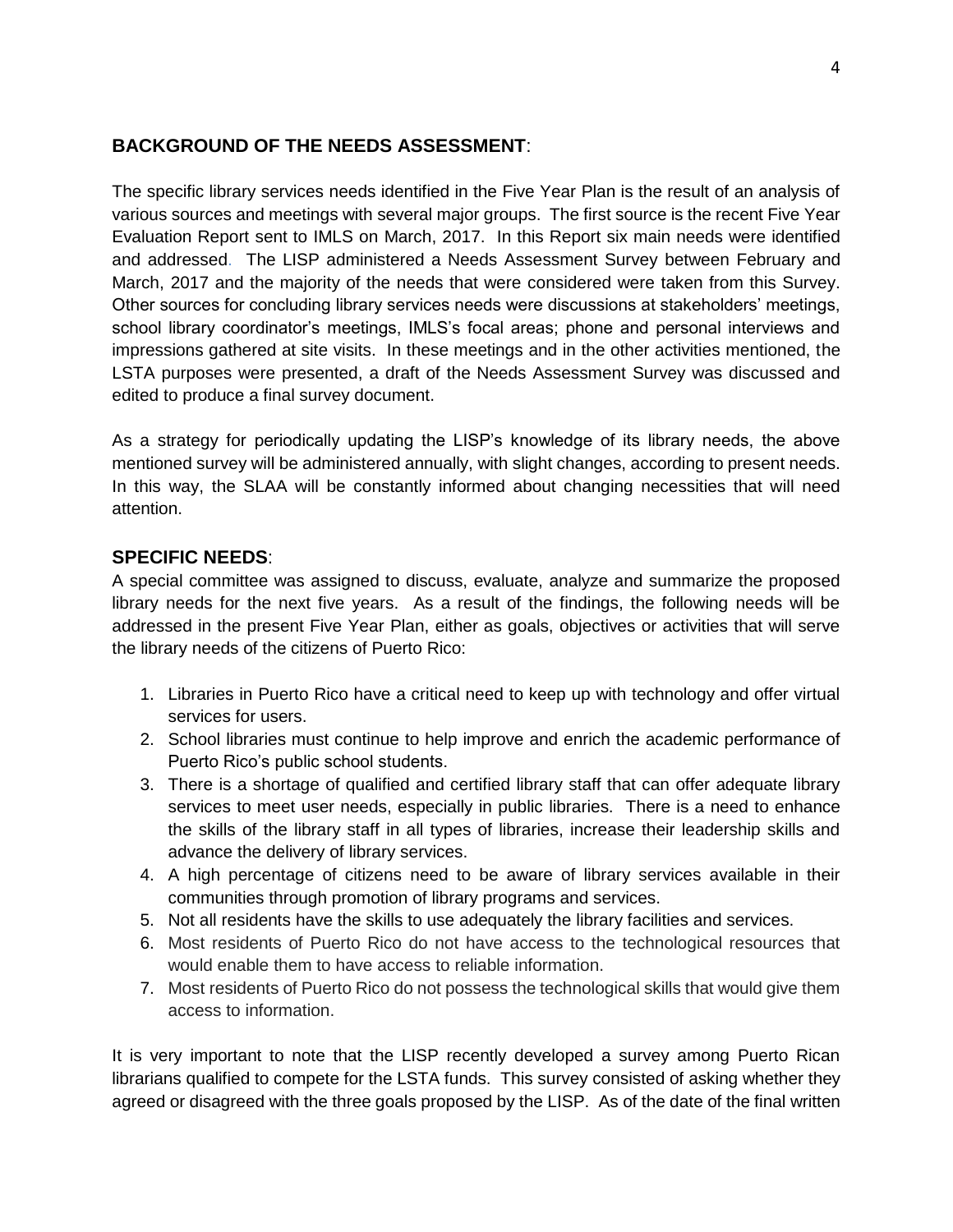draft of this Plan, one hundred percent (100%) of those that answered the survey expressed their agreement with the three proposed goals. To that end, the LISP is convinced that this Plan has the backing or endorsement of Puerto Rican librarians and responds directly to the needs of libraries and other information centers on the Island.

## **GOALS**

Puerto Rico's Major Goals for 2018-2022 are:

**GOAL 1: Provide virtual library services to residents of Puerto Rico for the improvement of learning and access to information and educational updated resources in a variety of formats, providing special attention to databases, in all types of libraries, for individuals of all ages, in order to support individual needs such as the improvement of the academic performance of Puerto Rico's public school students, lifelong learning, workforce development, and digital literacy skills.**

The LSTA Five Year Evaluation Report 2013-2017 revealed the urgent need for reliable information resources and, particularly, the need for databases in Spanish. Furthermore, the studies showed the need to develop information skills, as well as technological skills, in order to improve the teaching-learning process, lifelong learning, personal development and digital literacy. The Evaluation Report 2013-2017 showed that LSTA funds are essential for the participating libraries to achieve their goals and objectives. In addition, the evaluation process also highlighted that there is a need to continue integrating technologies into the school curriculum.

A major finding from the survey administered is the need for more library and information services to be delivered electronically, making access and use of this type of resources more and more challenging each day. Fifty-eight percent (58%) of respondents presented this need. Libraries have a critical need to keep up with technology. Students and users of the general public, many of them who are interested in integrating lifelong learning skills to their lives, are increasingly demanding faster, greater and diverse access to services and personal assistance. They expect access to a wide variety of information sources in digital format. Users want wireless access to all types of programs, including databases and many other virtual options. They want this service, 24 hours, 7 days a week (24/7). Further development of the virtual library concept will increase the viability, visibility and value of Puerto Rico's libraries.

This Goal is related to LSTA's Priority #1: Expand services for learning and access to information and educational resources in a variety of formats, in all types of libraries, for individuals of all ages in order to support such individuals' needs for education, lifelong learning, workforce development, and digital literacy skills.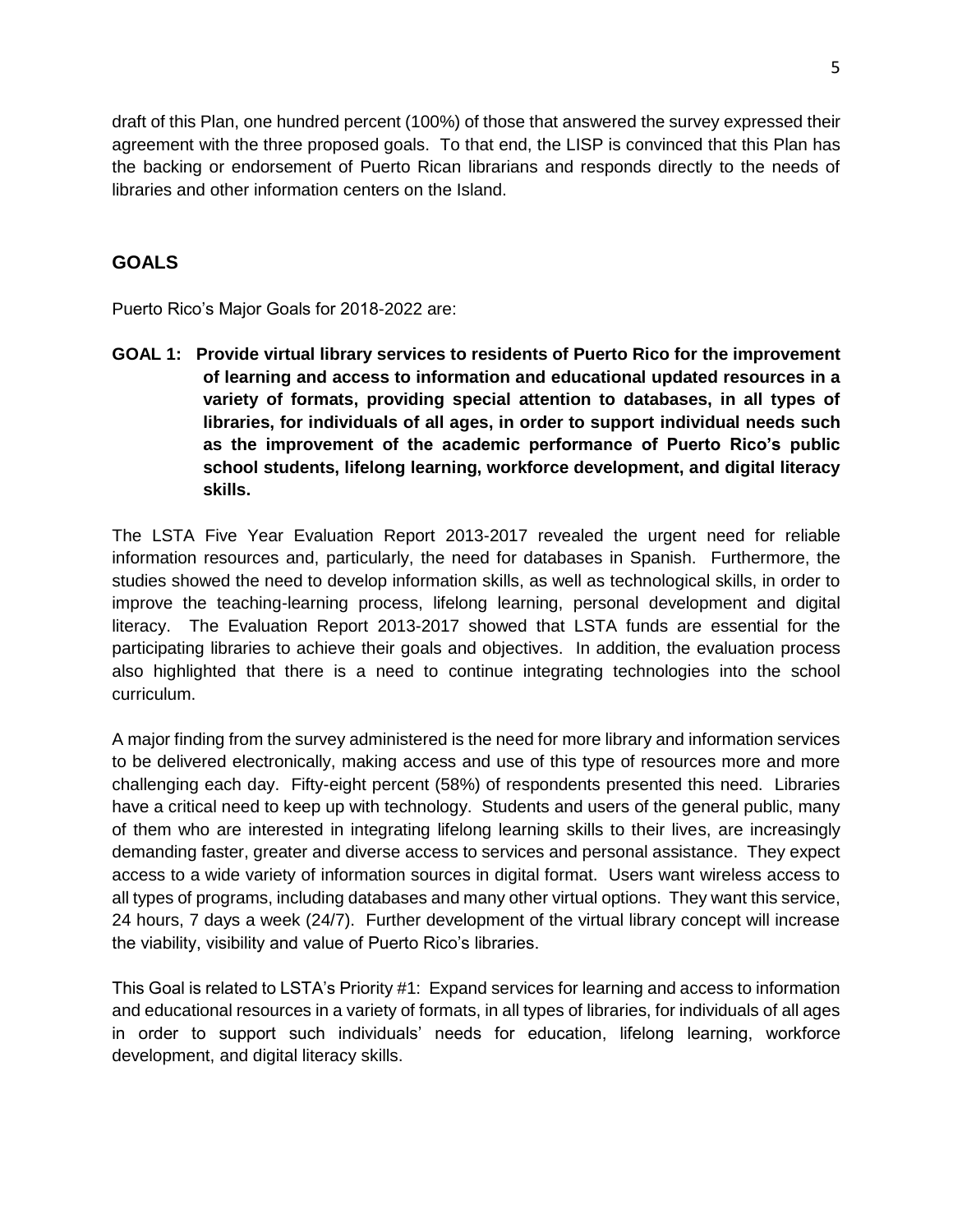Following are the supporting activities, procedures, target users, outcomes, use of funds and timeline for Goal 1:

- **Activity 1: Develop statewide projects for virtual library development for school and public libraries**.
	- **Procedure**:
		- $\circ$  Selection of libraries will be according to the needs assessment reports.
		- o Plan and develop educational strategies, such as curricular integration, research and virtual reading projects.
		- $\circ$  Grouping of school libraries according to grade levels. The LISP will include as many libraries as possible per year in statewide virtual projects such as: *BIVECAS21* (Virtual Library Learning Center for the 21<sup>st</sup> Century).
	- **Target Users**: Public and school library users.
	- **Outcomes**:
		- $\circ$  Increase in the number of libraries that have expanded services for learning and access to information through virtual library development.
		- o Increase in the number of public and school libraries participating in virtual library projects.
		- o Increase in technology training participation of library staff.
		- o Updated library services according to user needs.
		- o Library users' satisfaction reflected in surveys.
	- **Use of funds**:
		- o Purchase of hardware, software, e-books, databases and subscription to databases, among others and establish links with the proposed *Virtual Library of the Department of Education* project.
		- o LSTA subaward funding for local projects and programs related to the goal.
	- **Timeline**: October 2018 September 2022.
- **Activity 2: Collaborate with the proposed** *Virtual Library of the Department of Education* **project.**
	- **Procedure**
		- o Hold meetings with those responsible for the development of the *Virtual Library of the Department of Education*, in order to establish guidelines for the collaboration.
		- $\circ$  Identify the first libraries that will be incorporated into this projected governmental initiative.
		- o Participate in all activities that promote the effective integration of public and school libraries that are planned to be included into the *Virtual Library of the Department of Education*.
		- o Promote the integration of as many libraries as possible in the *Virtual Library of the Department of Education* project.
	- **Target Users:** Public and school library users.
	- **Outcomes**: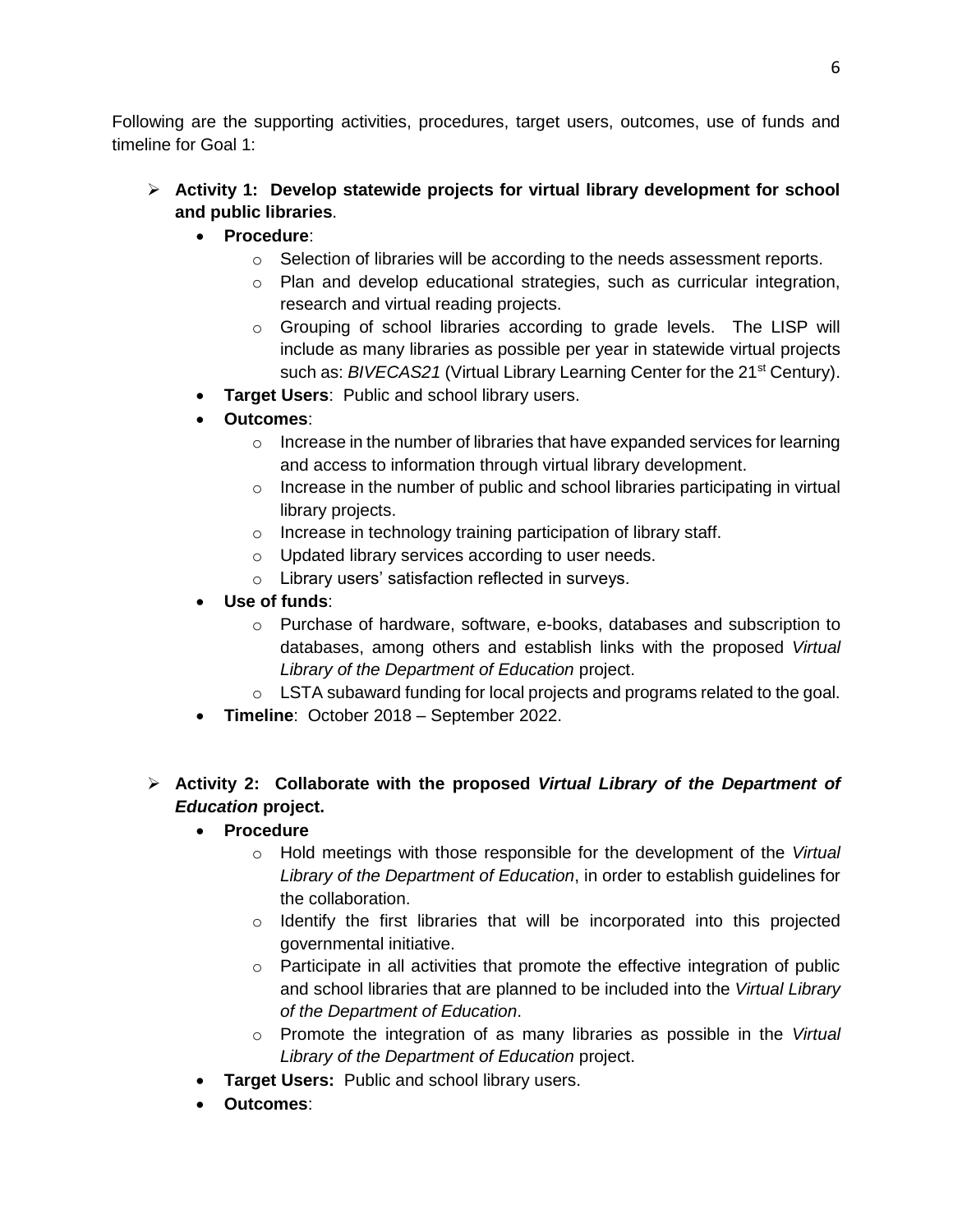- $\circ$  Increase in the number of libraries that have expanded services for learning and access to information through virtual library development.
- $\circ$  Increase in the number of public and school libraries participating in virtual library projects.
- o Increase in technology training participation of library staff.
- o Updated library services according to user needs.
- o Library users' satisfaction reflected in surveys.
- **Use of Funds**
	- $\circ$  Establish the type of collaboration and funding that LSTA can provide for this initiative for school and public libraries included in the plan.
	- o Acquisition of the equipment, software and information resources that are required for school and public libraries included in the plan.

## **GOAL 2: Provide, support, improve and expand library programs and services to the people of Puerto Rico that belong to diverse geographic, cultural, socioeconomic backgrounds, including senior citizens, persons with disabilities and to individuals with limited literacy and information skills.**

Many of Puerto Rico's population require special attention in the provision of digital services. The majority of public libraries still lack the digital resources to provide library programming and services that would enable them to meet all the educational, social and informational needs of their users.

Over 66% of Puerto Rico's children belong to families with income below poverty level. This fact indicates a need for free and accessible programs to support their educational needs and their social, cultural and personal development. Library programs and digital services are essential to support the efforts of families and schools in the educational process. Public libraries can expand delivery of high quality childhood education and digital services and training that may ensure the long lasting benefits of a competitive workforce. School libraries can provide a link between students and the unlimited learning opportunities available throughout the learning community. In order to achieve this, schools need to encourage strong library programs. School libraries help students develop information skills they need to become successful learners, agile problem solvers, and creative thinkers, preparing them, not only to enter the workforce of the future, but also to think and act as informed, responsible citizens. Parents need programs to help them guide their children to become strong, independent readers. Libraries should play an active role in this mission.

Puerto Rico has a high population of people who have difficulty using technological services and who require special services, such as: senior citizens, people with different disabilities, and people who have never used a library, among others. A high percent of the population lives in rural areas. Distance and costs limit the access to cultural and educational opportunities that others enjoy. Libraries need to develop electronic and other linkages and improve coordination among and between libraries and other entities to promote cultural activities that would enhance the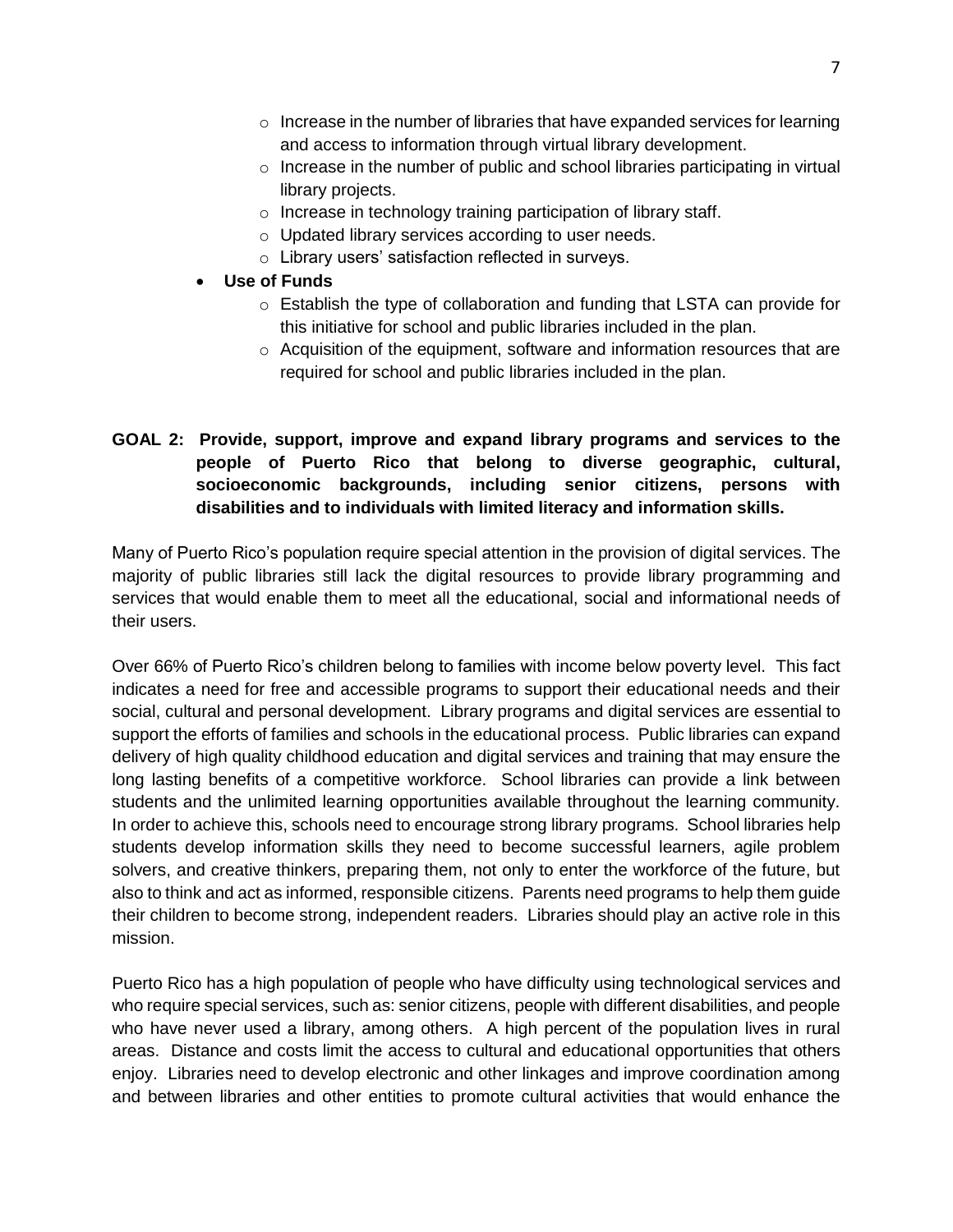quality of life. Access to computers, computer training and the Internet will make library employment support more accessible.

This Goal is related to LSTA's Priority #1: Expanding services for learning and access to information and educational resources in a variety of formats, in all types of libraries, for individuals of all ages in order to support such individuals' needs for education, lifelong learning, workforce development, and digital literacy skills.

It is also related to LSTA's Priority #5: Targeting library services to individuals of diverse geographic, cultural, and socioeconomic backgrounds, to individuals with disabilities, and to individuals with limited functional literacy or information skills and to Priority #6: Targeting library and information services to persons having difficulty using a library and to underserved urban and rural communities, including children (from birth through age 17) from families with incomes below the poverty line (as defined by the Office of Management and Budget and revised annually in accordance with section 9902(2) of title 42) applicable to a family of the size involved.

Following are the activities, procedures, target users, outcomes, use of funds and timeline for Goal 2:

- **Activity 1: Expand digital services for learning, information access and develop special projects with underserved urban and rural communities, with people who have difficulty accessing traditional library information services and for those who require special services.** 
	- **Procedure**:
		- o Plan and develop technology workshops including internet access, e-mail and computer training.
		- o Provide and promote WI-FI Internet access.
		- $\circ$  Provide information skills that will enable public library users to benefit from health care, employment search, financial planning and other lifelong learning skills and information services.
		- $\circ$  Coordinate, when appropriate, resources, programs and activities with local governments and other agencies and offices to better meet users' library needs.
		- o Provide activities that will collaborate with pre-school readiness and students' academic success.
	- **Target Users**: General public, children, students, senior citizens, persons with disabilities, individuals with limited literacy and information skills.
	- **Outcomes**:
		- o Increase in the attendance to public libraries.
		- o Improved skills and greater confidence in library users' ability to satisfy their information needs.
		- o Development of lifelong learning skills in public library users.
		- $\circ$  Increase in the awareness of the importance of the library as a community meeting center.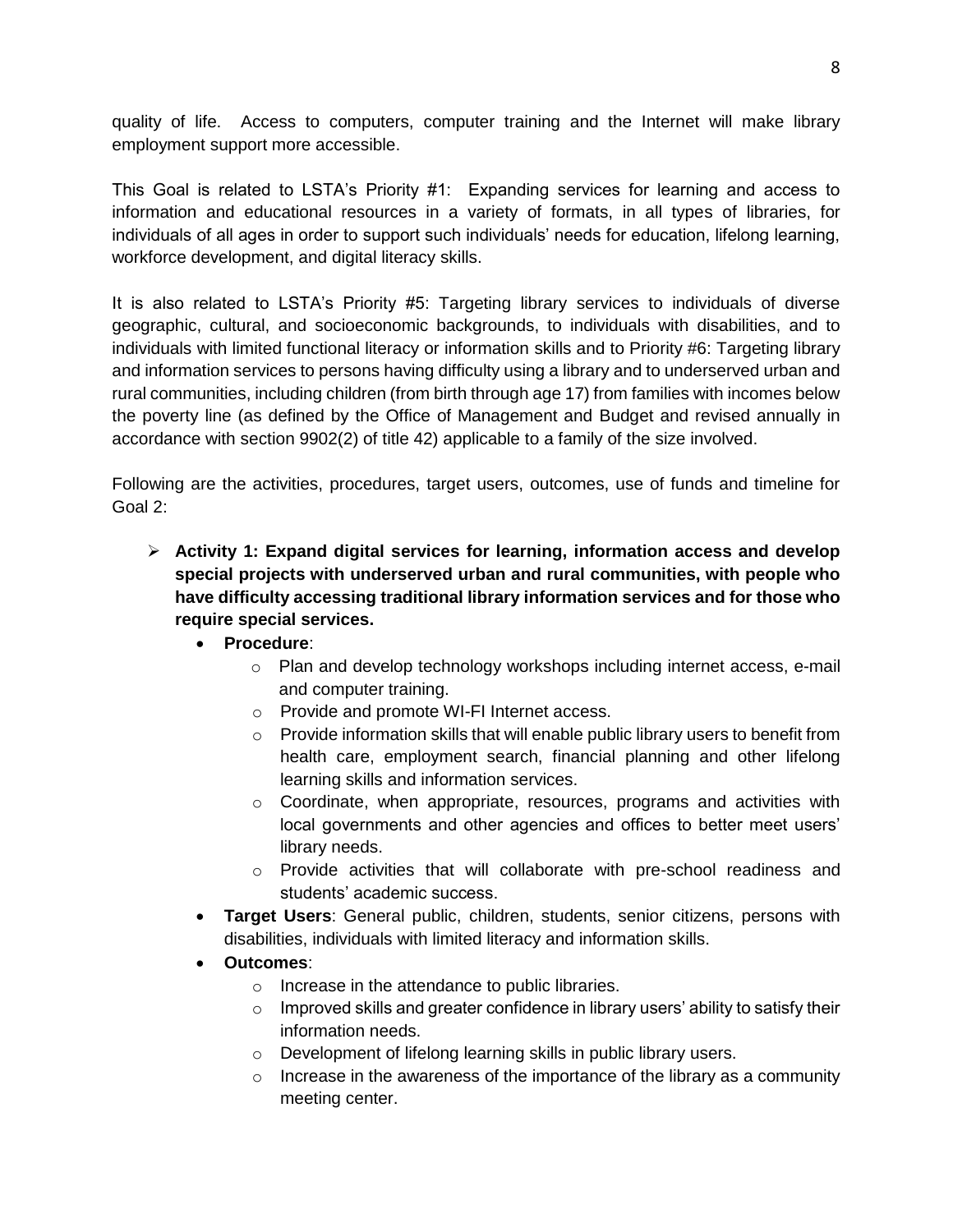- **Use of funds**:
	- o LSTA subaward funding for local projects and programs related to the goal.
	- o Statewide projects and programs related to the goal.
- **Timeline**: October 2018 September 2022
- **Activity 2: Plan and develop integrated curricular activities that will enrich and improve academic achievement**
	- **Procedure:**
		- o Plan and develop educational strategies, such as curricular integration, cooperative learning, reading comprehension, research and reading projects.
		- o Curricular integration planning between teachers and school librarians.
		- $\circ$  School librarians will provide technology training to teachers, students and other personnel.
		- o Development of projects that work with the level of mastery students have of information skills.
	- **Target Users**: Public school students
	- **Outcomes**:
		- o Increase in the academic achievement of public school students.
		- o Increase in the mastery of information skills.
		- o Students' satisfaction with updated library services.
		- o Recognition of libraries as a key partner in engaging students in appropriate learning environments.
	- **Use of funds:**
		- o LSTA sub award funding for local projects and programs related to the goal
		- o Statewide projects and programs related to the goal.
	- **Timeline:** October 2018 September 2022
- **GOAL 3: Provide training and professional development, including continuing education to enhance the skills of the current library workforce and leadership, and advance the delivery of library and information services, providing special attention to the development of libraries as tools to reduce inequality in the access to information and digital divide**.

The LSTA Five Year Evaluation Report 2013-2017 revealed that, despite the fact that 78% of school librarians had a master's degree in Library Science, the reality is that they had very few skills in the usage of new information technologies and communication. Most of the librarians expressed that they did not have knowledge in cataloging or needed retraining. The Evaluation Report 2013-2017 confirmed what has been established in other studies: a vast majority of public librarians have no education in librarianship and most of them do not receive continuing education.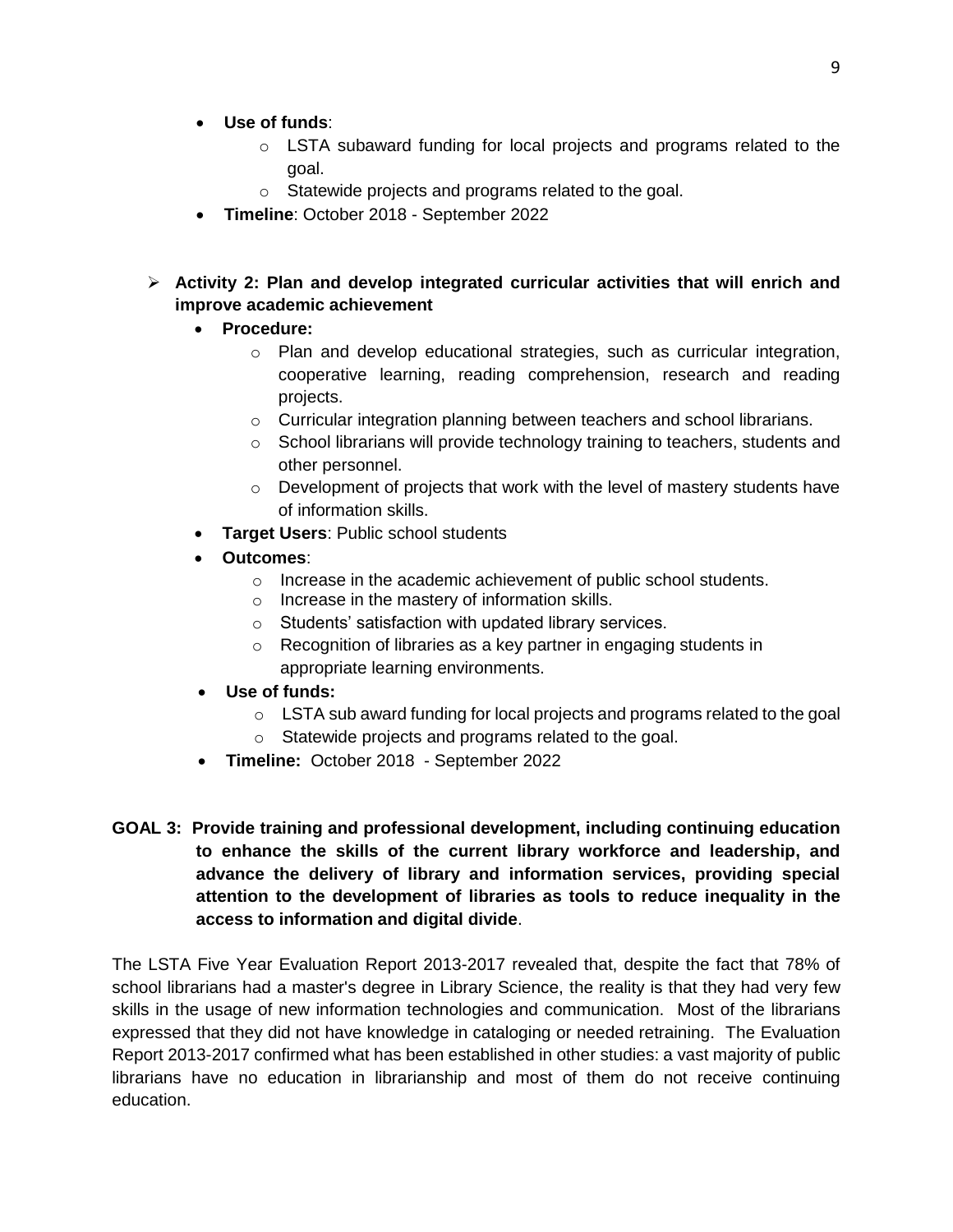In order to meet the information needs of library users, libraries need qualified and informed librarians and trained library staff. This lack of professional librarians has a great impact on the ability of libraries to successfully develop and provide access to library programs and services.

Another essential component for improving library service is the continuing education and professional development of library staff, particularly to those that provide direct service to users. Continuing education and training is an integral part of the preparation of librarians so that they can develop, expand, deliver or promote services and programs that are essential to the achievement of the Goal.

With the support of LSTA funds, the LISP will develop, provide and support continuing education and professional development opportunities for teacher librarians, public librarians and other library staff.

- **Activity 1: Develop continuing education and professional development opportunities available to ensure a trained, informed, and prepared library professional that will provide the services that library users need.**
	- **Procedure**:
		- $\circ$  Provide specialized professional development training workshops built around the subjects mentioned in the Needs Survey and offered by local or external contracted resources:
			- The integration of the New Information and Communication Technologies to the Library Service
			- **The Library as a Tool to Reduce the Digital Inequality or Digital Divide**
			- Reading in the Internet Age
			- **•** Cyberbullying: Internet Safety
			- **EXECT** Learning Commons: The paradigm change in library services
			- **Storytelling as a strategy to promote reading and values**
			- **•** Digital Citizenship
			- Strategies for Developing Information Skills: From Children to the **Elderly**
			- **Virtual Reference**
			- **Promoting the Digital Reading**
			- Use of Technological Tools for the Creation, Sharing and Promotion of Online Resources
			- Ability to Teach Technology to Users.
			- **Retraining on M3 cataloguing system**
			- **User Centered Services**
			- **Social Networks: A way of promoting services and use information**
			- **Leadership Skills for Librarians**
			- **The Importance of Statistics in Library Services**
			- **D**thers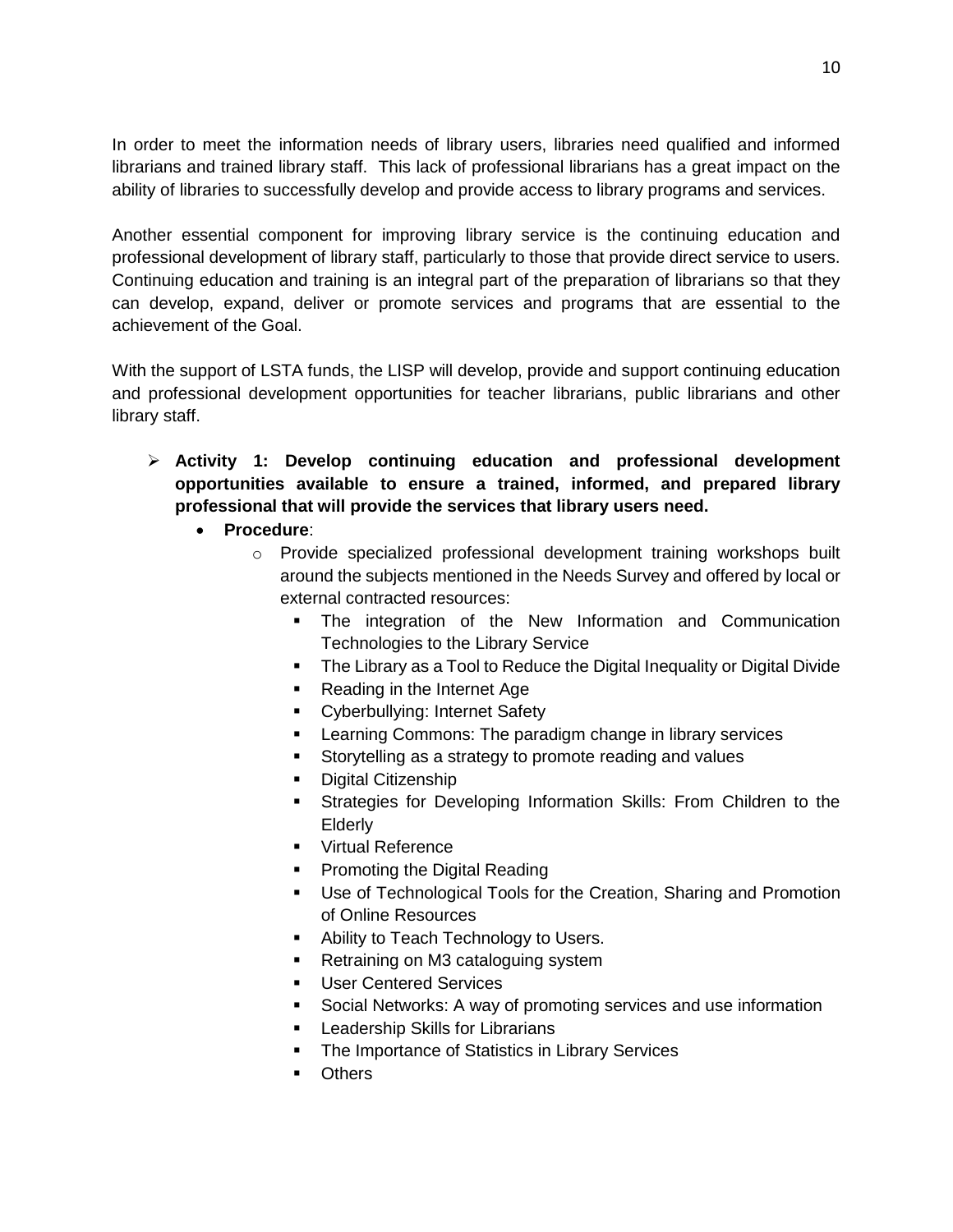- $\circ$  Training workshops will be offered by educational regions and by types of librarians.
- **Target Users**: Librarians and other library staff.
- **Outcomes**:
	- o Increase in the amount of participants impacted.
	- $\circ$  Librarians will master and apply skills as a result of training workshops.
	- $\circ$  Improvement in library programs and services offered by participant librarians, after going through the different training workshops.
	- o Increase in user satisfaction reflected in surveys.
- **Use of funds**:
	- o Contract specialists for continuous and sustained training and workshops for professional development of librarians and library staff.
	- o LSTA sub-award funding for local projects and programs related to the goal.
	- o Reproduction of materials such as: guides, literature, and others.
- **Timeline**: October 2019 September 2022

## **PROJECTS**

The following three activities are considered the starting point for the use of LSTA funds. These activities and procedures are common to the goals presented by the SLAA, and will be reinforced with potential subgrantees that submit project proposals in order to maximize the amount of libraries that benefit from LSTA funds.

- **Activity 1**: Communicate the availability of LSTA funds through competitive sub award opportunities for development of library services related to the Goal.
	- **Procedure**:
		- $\circ$  Communication of the Availability of LSTA Funds for the presentation of proposals for public and school library personnel.
		- $\circ$  Publication in two major daily newspapers of the availability of LSTA Funds for the presentation of proposals for libraries.
	- **Target Users**: Public, school, academic and specialized libraries
	- **Outcome**:
		- o Increase in the amount of proposals received related to the goal.
	- **Use of funds**:
		- $\circ$  Payment for the publication of the announcement in two major daily newspapers.
	- **Timeline**: June 2018, June 2019, June 2020, June 2021, June 2022
- **Activity 2:** Grant Management Workshops and orientations for potential subgrantees.
	- **Procedure**: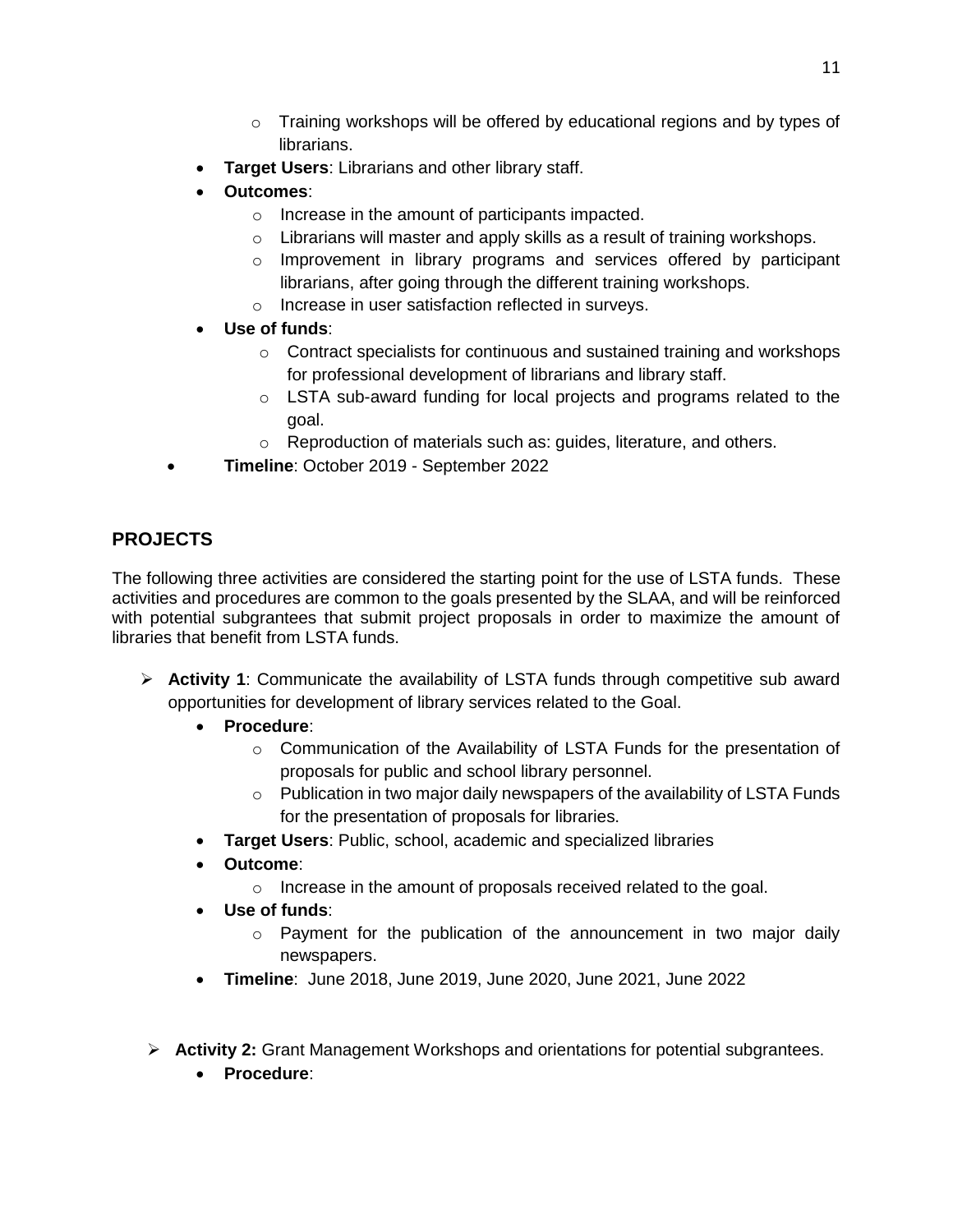- $\circ$  Provide proposal (grant) writing, evaluation and needs assessment training workshops.
- $\circ$  Provide technical assistance and support by e-mail, telephone, personal or site visits.
- **Target Users**: Public, school, academic and specialized librarians.
- **Outcomes**:
	- $\circ$  Increase in the number of participants in proposal training workshops offered.
	- o Improved skills and greater confidence in librarian's abilities in proposal writing.
- **Use of funds**:
	- $\circ$  Reproduction of materials such as: proposal guides and forms, practice exercises and others.
- **Timeline**: February 2019, February 2020, February 2021, February 2022
- **Activity 3:** Approve sub-awards for local projects and programs related to the Goal.
	- **Procedure**:
		- o Evaluation of proposals submitted.
		- $\circ$  Approval of proposals related to all aspects of library development that meet one or more priorities of the LSTA program.
		- o Site visits.
		- $\circ$  Assign and label property numbers on equipment bought with LSTA funds for school and public libraries under the SLAA.
		- o Acknowledgement of IMLS in all publications and activities.
	- **Target Users**: All types of library users
	- **Outcomes**:
		- $\circ$  Increase in the number of libraries that have expanded services for learning and access to information through library development.
		- o Increase in the number of libraries participating in library projects.
		- o Updated library services according to user needs.
		- o Library users' satisfaction reflected in surveys.
		- o Improvement in the compliance process required by LSTA and SLAA.
	- **Use of funds**:
		- $\circ$  Purchase of hardware, software, e-books, databases, and subscription to databases, among others. Funds will also be used for the training of library workforce and library users.
	- **Timeline**: October 2018 September 2022

As mentioned before, the above activities are common to the previous Puerto Rico's major goals.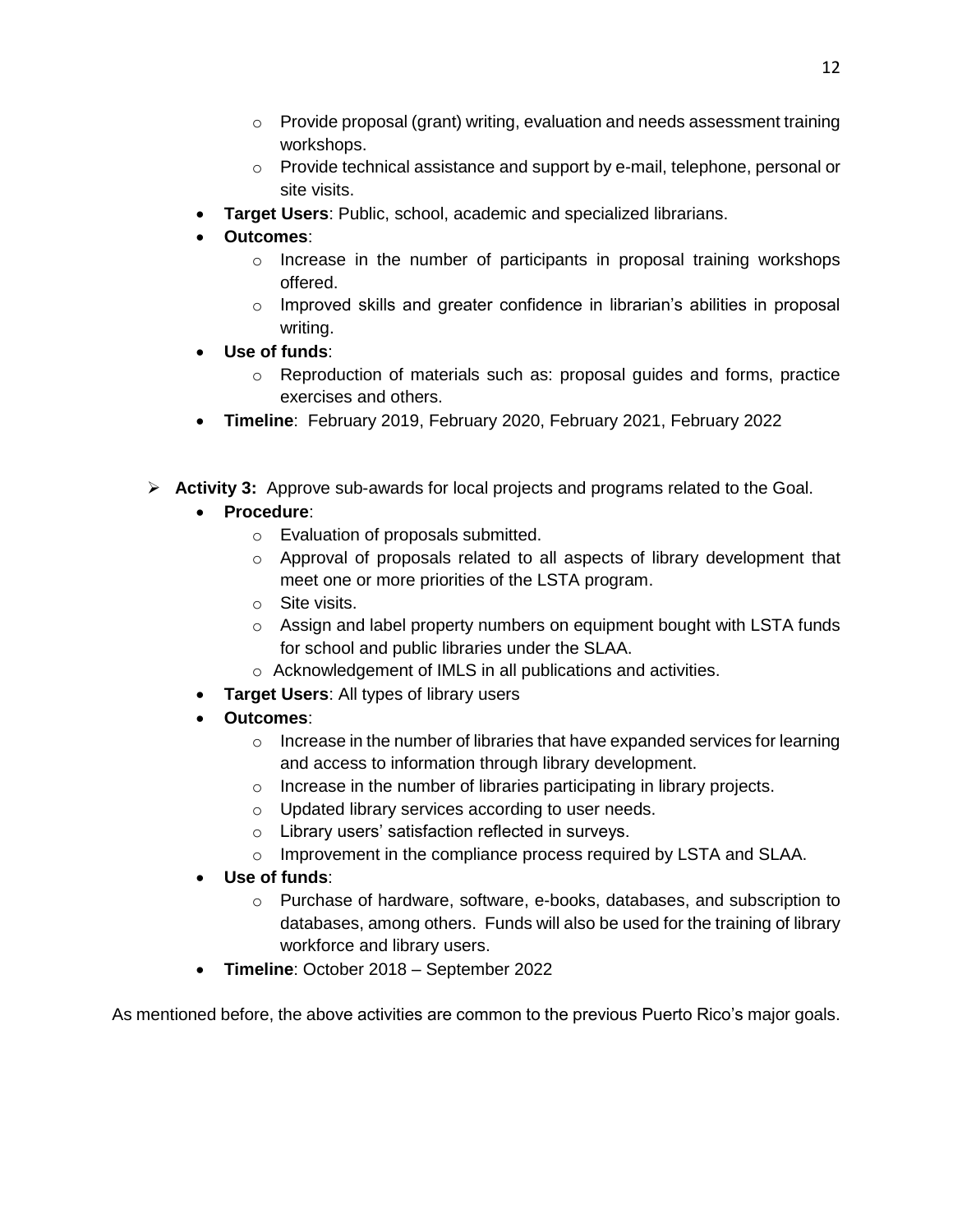## **COORDINATION EFFORTS**

Coordination efforts will be made with other state agencies, municipalities and education entities to expand and improve library services without replacing the federal and state investment related to this effort.

The Goals and Programs that are presented in this Plan address each of these challenges and are related to the following LSTA priorities:

- 1. Expand services for learning and access to information and educational resources in a variety of formats, in all types of libraries, for individuals of all ages, in order to support such individuals' needs for education, lifelong learning, workforce development, and digital literacy skills.
- 2. Enhance electronic and other linkages to improve coordination among and between libraries and entities, as described in 20 U.S.C. § 9134(b)(6), with the purpose of improving the quality and access to library information and services.
- 3. Provide training and professional development, including continuing education to enhance the skills of the current library workforce and leadership, advance the delivery of library and information services, and enhance efforts to recruit future professionals to the field of library and information services.
- 4. Target library services to individuals of diverse geographic, cultural, and socioeconomic backgrounds, to individuals with disabilities, and to individuals with limited functional literacy or information skills.
- 5. Target library and information services to persons having difficulty using a library and to underserved urban and rural communities, including children (from birth through age 17) from families with income below the poverty line.
- 6. Develop library services that provide all users access to information through local, State, regional, national and international collaborations and networks.

The following IMLS's focal areas, product of the Measuring Success meetings, were also considered in the elaboration of this Plan:

- Lifelong Learning
- Information Access
- Institutional Capacity
- Economic & Employment Development
- Human Services
- Civic Engagement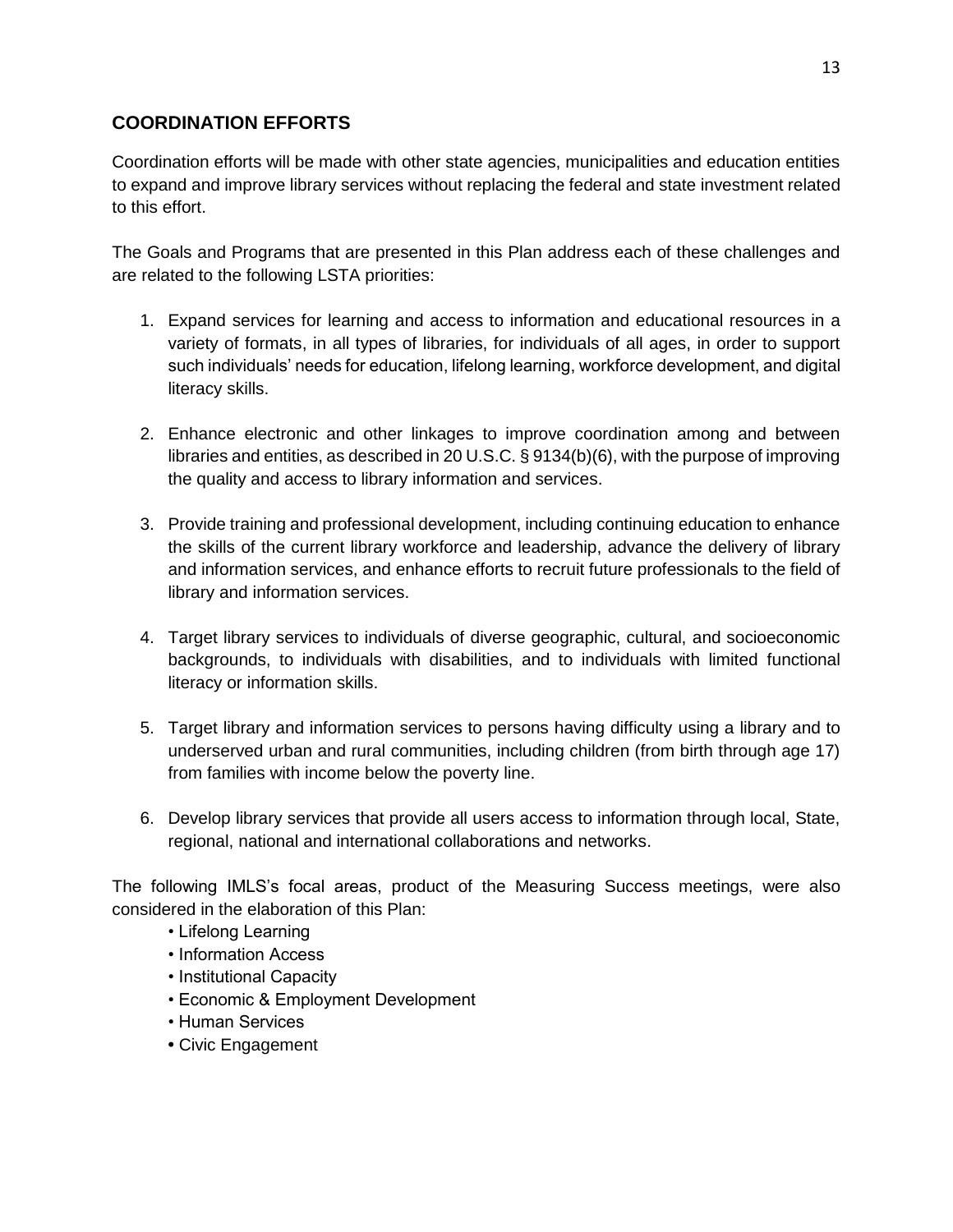| <b>State Goal</b>                                                                                                                                                                                                                                                                      | <b>IMLS Focal Area(s)</b>                                                              | <b>Associated Project</b>                                                                                                                                                                                                                                                                                                                                                                        | <b>IMLS</b> Intent                                                                                                                                                                                                                                                                                                                                                       |
|----------------------------------------------------------------------------------------------------------------------------------------------------------------------------------------------------------------------------------------------------------------------------------------|----------------------------------------------------------------------------------------|--------------------------------------------------------------------------------------------------------------------------------------------------------------------------------------------------------------------------------------------------------------------------------------------------------------------------------------------------------------------------------------------------|--------------------------------------------------------------------------------------------------------------------------------------------------------------------------------------------------------------------------------------------------------------------------------------------------------------------------------------------------------------------------|
| 1. Virtual library<br>services with<br>emphasis on<br>digital literacy<br>skills                                                                                                                                                                                                       | Lifelong<br>Learning<br>Information<br>$\bullet$<br>Access                             | 1. The virtual library<br>and basic<br>research skills<br>2. Development of<br><b>STEM</b> and<br><b>STREAM</b> projects<br>for students<br>3. Digital learning<br>and information<br>access                                                                                                                                                                                                     | • Improve user's<br>general<br>knowledge and<br>skills<br>Improve user's<br>ability to discover<br>information<br>resources                                                                                                                                                                                                                                              |
| 2. Provide library<br>programs and<br>services to<br>people of<br>diverse<br>socioeconomic<br>backgrounds,<br>people with<br>disabilities,<br>underserved<br>urban and rural<br>communities,<br>including<br>children from 0<br>to 17 years and<br>families below<br>the poverty line. | Lifelong<br>$\bullet$<br>Learning<br>Information<br>Access<br>Human<br><b>Services</b> | 1. Basic computer<br>skills for seniors<br>2. Basic computer<br>skills for persons<br>with disabilities<br>and other special<br>users.<br>3. Reading Book<br>Clubs for seniors<br>4. Job hunting and<br>resume writing<br>5. Conversational<br><b>English Course</b><br><b>6.Tutorial services</b><br>for students<br>offered by non-<br>profit<br>organizations<br>7. Sign Language<br>Workshop | • Improve user's<br>general<br>knowledge<br>Improve user's<br>ability to discover<br>information<br>resources<br>Improve user's<br>ability to apply<br>information that<br>furthers their<br>personal, family,<br>or household<br>finances.<br>Improve user's<br>ability to apply<br>information that<br>furthers their<br>personal or family<br>health and<br>wellness. |
| 3.<br>Trained<br>library<br>workforce                                                                                                                                                                                                                                                  | Institutional<br>Capacity                                                              | 1. Leadership skills<br>for librarians<br>2. Promotion of<br>LSTA-funded<br>library services<br>3. Partnership with<br>non-profit<br>organizations<br>4. Learning<br>Commons                                                                                                                                                                                                                     | • Improve skills of<br>the library<br>workforce                                                                                                                                                                                                                                                                                                                          |

**Five - Year Crosswalk**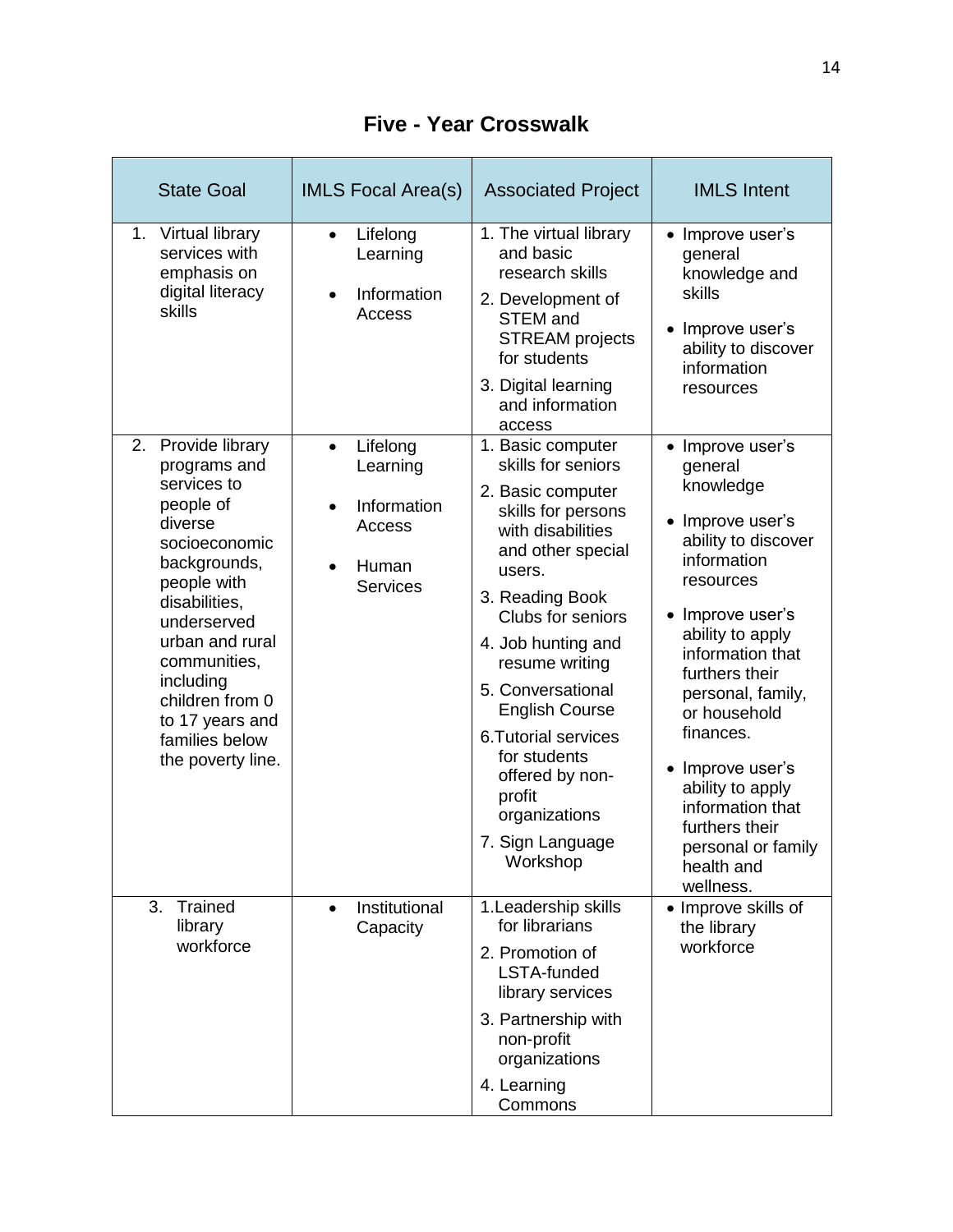| <b>GOALS</b>                                                                                                                                                                                                                                                                                                                                                                                                                                                                                                                                                                                                                                  | <b>Outcome Based Evaluation (OBE)</b>                                                                                                  |                                         |                                                                                                                                                                                                                                                                                                                                                                                                                                                       |                                                                                                                                                                                                                                                                                                                                                                                                                                                                                                                                                                 |
|-----------------------------------------------------------------------------------------------------------------------------------------------------------------------------------------------------------------------------------------------------------------------------------------------------------------------------------------------------------------------------------------------------------------------------------------------------------------------------------------------------------------------------------------------------------------------------------------------------------------------------------------------|----------------------------------------------------------------------------------------------------------------------------------------|-----------------------------------------|-------------------------------------------------------------------------------------------------------------------------------------------------------------------------------------------------------------------------------------------------------------------------------------------------------------------------------------------------------------------------------------------------------------------------------------------------------|-----------------------------------------------------------------------------------------------------------------------------------------------------------------------------------------------------------------------------------------------------------------------------------------------------------------------------------------------------------------------------------------------------------------------------------------------------------------------------------------------------------------------------------------------------------------|
|                                                                                                                                                                                                                                                                                                                                                                                                                                                                                                                                                                                                                                               | <b>ACTIVITIES</b>                                                                                                                      | <b>TIMELINE</b>                         | <b>OUTPUT</b>                                                                                                                                                                                                                                                                                                                                                                                                                                         | <b>OUTCOMES</b>                                                                                                                                                                                                                                                                                                                                                                                                                                                                                                                                                 |
| Goal 1:<br>Provide virtual<br>library<br>services to<br>residents of<br><b>Puerto Rico</b><br>for the<br>improvement<br>of learning<br>and access to<br>information<br>and<br>educational<br>updated<br>resources in a<br>variety of<br>formats,<br>providing<br>special<br>attention to<br>databases, in<br>all types of<br>libraries, for<br>individuals of<br>all ages, in<br>order to<br>support<br>individual<br>needs, such<br>as the<br>improvement<br>of the<br>academic<br>performance<br>of Puerto<br>Rico's public<br>school<br>students,<br>lifelong<br>learning,<br>workforce<br>development,<br>and digital<br>literacy skills. | <b>Activity 1:</b><br>Develop<br>statewide<br>projects for<br>virtual library<br>development<br>for school and<br>public<br>libraries. | October 2018<br>to<br>September<br>2022 | Number of<br>$\bullet$<br>school and<br>public<br>libraries that<br>participate<br>in statewide<br>projects.<br>Number of<br>$\bullet$<br>statewide<br>virtual<br>library<br>projects<br>developed.<br>Number of<br>$\bullet$<br>librarians<br>that<br>participate<br>in<br>technology<br>training<br>workshops.<br>Number of<br>$\bullet$<br>hardware,<br>software,<br>e-books,<br>subscription<br>to<br>databases<br>and<br>databases<br>purchased. | Increase in<br>$\bullet$<br>the number of<br>libraries that<br>have<br>expanded<br>services for<br>learning and<br>access to<br>information<br>through<br>virtual library<br>development.<br>Increase in<br>$\bullet$<br>the number of<br>public and<br>school<br>libraries<br>participating<br>in virtual<br>library<br>projects.<br>Increase in<br>$\bullet$<br>technology<br>training<br>participation<br>of library<br>staff.<br>Updated<br>library<br>services<br>according to<br>user needs<br>Library users'<br>satisfaction<br>reflected in<br>surveys. |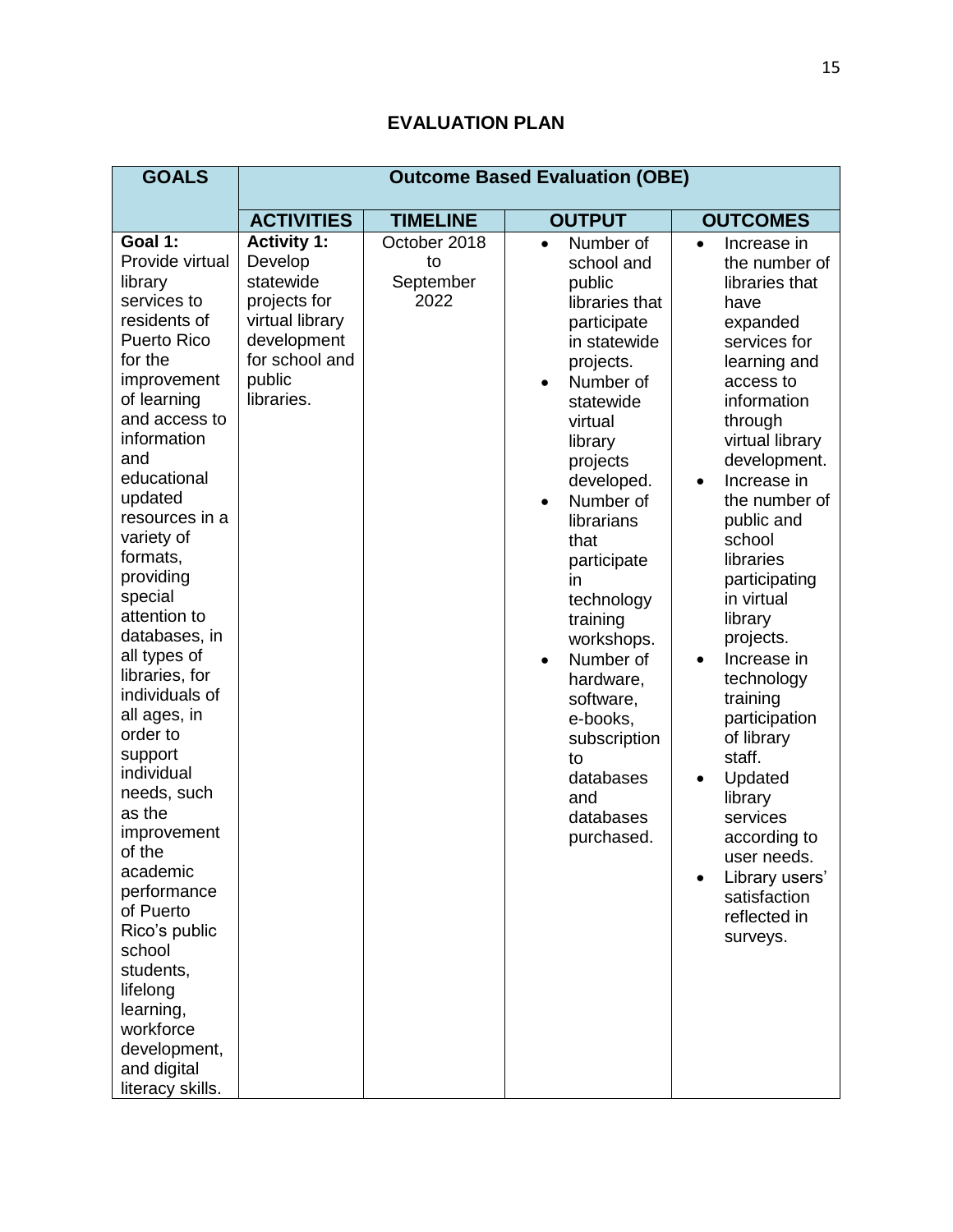| <b>GOALS</b>                                                                                                                                                                                                                                                                                                                                                                                                                                                                                                                                                                                                                    | <b>Outcome Based Evaluation (OBE)</b>                                                                                                                                                                                              |                                      |                                                                                                                                                                                                                                                                                                                                                                                                                                                                                   |                                                                                                                                                                                                                                                                                                                                                                                                                                                                                                                                                                 |
|---------------------------------------------------------------------------------------------------------------------------------------------------------------------------------------------------------------------------------------------------------------------------------------------------------------------------------------------------------------------------------------------------------------------------------------------------------------------------------------------------------------------------------------------------------------------------------------------------------------------------------|------------------------------------------------------------------------------------------------------------------------------------------------------------------------------------------------------------------------------------|--------------------------------------|-----------------------------------------------------------------------------------------------------------------------------------------------------------------------------------------------------------------------------------------------------------------------------------------------------------------------------------------------------------------------------------------------------------------------------------------------------------------------------------|-----------------------------------------------------------------------------------------------------------------------------------------------------------------------------------------------------------------------------------------------------------------------------------------------------------------------------------------------------------------------------------------------------------------------------------------------------------------------------------------------------------------------------------------------------------------|
|                                                                                                                                                                                                                                                                                                                                                                                                                                                                                                                                                                                                                                 | <b>ACTIVITIES</b><br><b>TIMELINE</b>                                                                                                                                                                                               |                                      | <b>OUTPUT</b>                                                                                                                                                                                                                                                                                                                                                                                                                                                                     | <b>OUTCOMES</b>                                                                                                                                                                                                                                                                                                                                                                                                                                                                                                                                                 |
| Goal 1:<br>Provide virtual<br>library services<br>to residents of<br>Puerto Rico for<br>the<br>improvement<br>of learning and<br>access to<br>information<br>and<br>educational<br>updated<br>resources in a<br>variety of<br>formats,<br>providing<br>special<br>attention to<br>databases, in<br>all types of<br>libraries, for<br>individuals of<br>all ages, in<br>order to<br>support<br>individual<br>needs such as<br>the<br>improvement<br>of the<br>academic<br>performance of<br>Puerto Rico's<br>public school<br>students,<br>lifelong<br>learning,<br>workforce<br>development,<br>and digital<br>literacy skills. | <b>Activity 2:</b><br>A. Collaborate<br>with the<br>proposed<br>Virtual<br>Library<br>Project of<br>the<br>Department<br>of Education<br>B. Award sub<br>grants for<br>local<br>projects and<br>programs<br>related to<br>the Goal | October 2018<br>to<br>September 2022 | Number of<br>$\bullet$<br>proposal<br>training<br>workshops<br>offered.<br>Number of<br>$\bullet$<br>sub grants<br>awarded for<br>virtual library<br>development<br>Number of<br>grant<br>management<br>workshops<br>offered.<br>Number of<br>site visits<br>made.<br>Number of<br>activities<br>developed<br>for<br>promoting<br>database<br>subscriptions<br>according to<br>user's<br>needs.<br>Quantity of<br><b>LSTA</b><br>equipment<br>labeled with<br>property<br>number. | Increase in<br>$\bullet$<br>the number of<br>libraries that<br>have<br>expanded<br>services for<br>learning and<br>access to<br>information<br>through<br>virtual library<br>development.<br>Increase in<br>$\bullet$<br>the number of<br>public and<br>school<br>libraries<br>participating<br>in virtual<br>library<br>projects.<br>Increase in<br>$\bullet$<br>technology<br>training<br>participation<br>of library<br>staff.<br>Updated<br>library<br>services<br>according to<br>user needs<br>Library users'<br>satisfaction<br>reflected in<br>surveys. |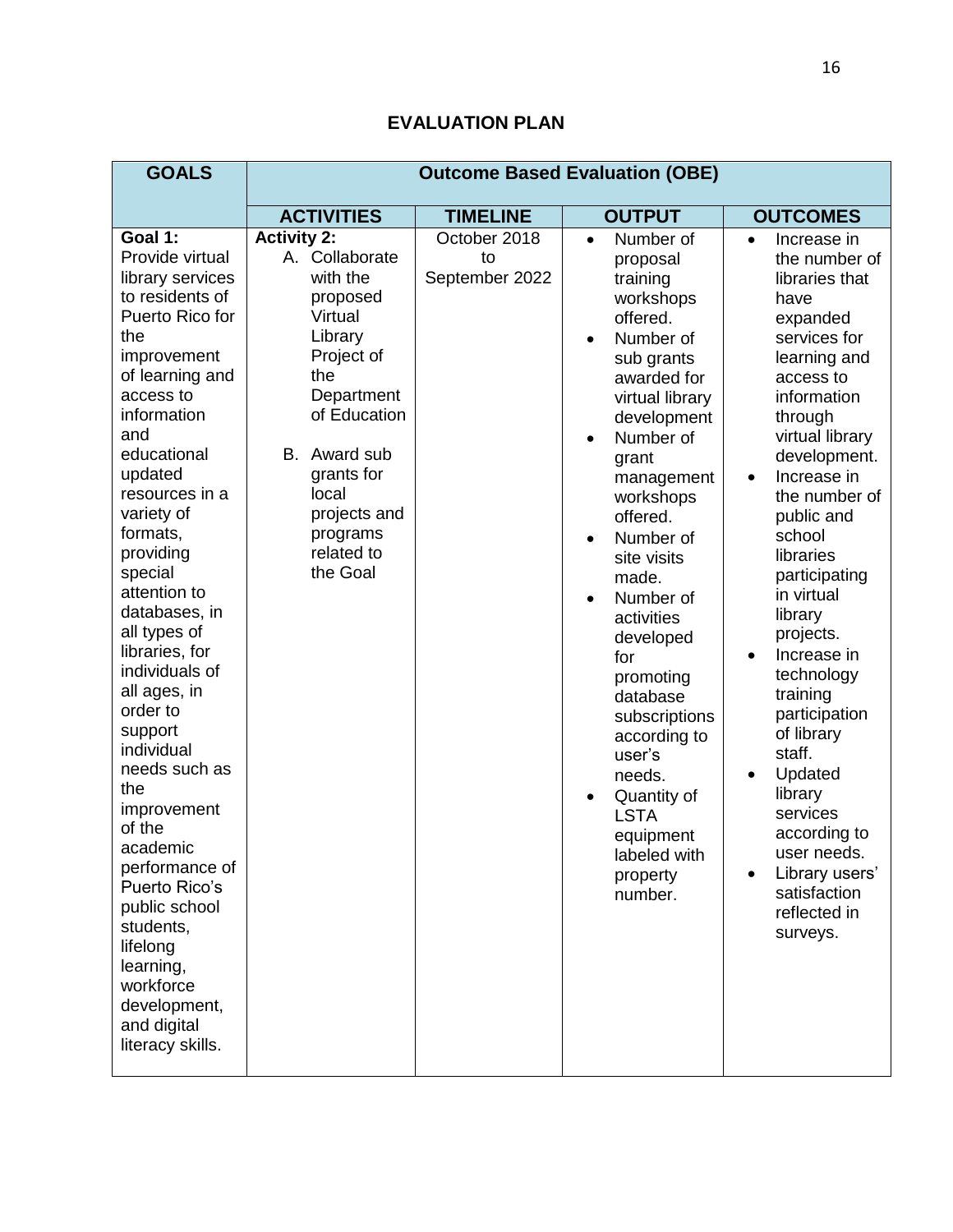| <b>GOALS</b>                                                                                                                                                                                                                                                                                                                                                                     | <b>Outcome Based Evaluation (OBE)</b>                                                                                                                                                                                                                                                                                                                          |                                      |                                                                                                                                                                                                                                                                                    |                                                                                                                                                                                                                                                                                                                                                                                                                                                      |
|----------------------------------------------------------------------------------------------------------------------------------------------------------------------------------------------------------------------------------------------------------------------------------------------------------------------------------------------------------------------------------|----------------------------------------------------------------------------------------------------------------------------------------------------------------------------------------------------------------------------------------------------------------------------------------------------------------------------------------------------------------|--------------------------------------|------------------------------------------------------------------------------------------------------------------------------------------------------------------------------------------------------------------------------------------------------------------------------------|------------------------------------------------------------------------------------------------------------------------------------------------------------------------------------------------------------------------------------------------------------------------------------------------------------------------------------------------------------------------------------------------------------------------------------------------------|
|                                                                                                                                                                                                                                                                                                                                                                                  | <b>ACTIVITIES</b>                                                                                                                                                                                                                                                                                                                                              | <b>TIMELINE</b>                      | <b>OUTPUT</b>                                                                                                                                                                                                                                                                      | <b>OUTCOMES</b>                                                                                                                                                                                                                                                                                                                                                                                                                                      |
| Goal 2:<br>Provide,<br>support,<br>improve and<br>expand library<br>programs and<br>services to the<br>people of<br><b>Puerto Rico</b><br>that belong to<br>diverse<br>geographic,<br>cultural<br>socioeconomic<br>backgrounds,<br>including<br>senior citizens,<br>persons with<br>disabilities and<br>to individuals<br>with limited<br>literacy and<br>information<br>skills. | <b>Activity 1:</b><br><b>Expand digital</b><br>services for<br>learning,<br>information<br>access and<br>develop<br>special<br>projects with<br>underserved<br>urban and rural<br>communities,<br>with people<br>who have<br>difficulty<br>accessing<br>traditional<br>library<br>information<br>services and<br>for those who<br>require special<br>services. | October 2018<br>to<br>September 2022 | Number of<br>$\bullet$<br>integrated<br>curricular<br>activities<br>developed.<br>Number of<br>bibliographic<br>and<br>technological<br>resources<br>acquired to<br>serve special<br>population in<br>libraries.<br>Number of<br>research and<br>reading<br>projects<br>developed. | Increase in<br>$\bullet$<br>the<br>attendance to<br>public<br>libraries.<br>Improved<br>$\bullet$<br>skills and<br>greater<br>confidence in<br>library users'<br>ability to<br>satisfy their<br>information<br>needs.<br>Development<br>$\bullet$<br>of lifelong<br>learning skills<br>in public<br>library users.<br>Increase in<br>$\bullet$<br>the<br>awareness of<br>the<br>importance of<br>the library as<br>a community<br>meeting<br>center. |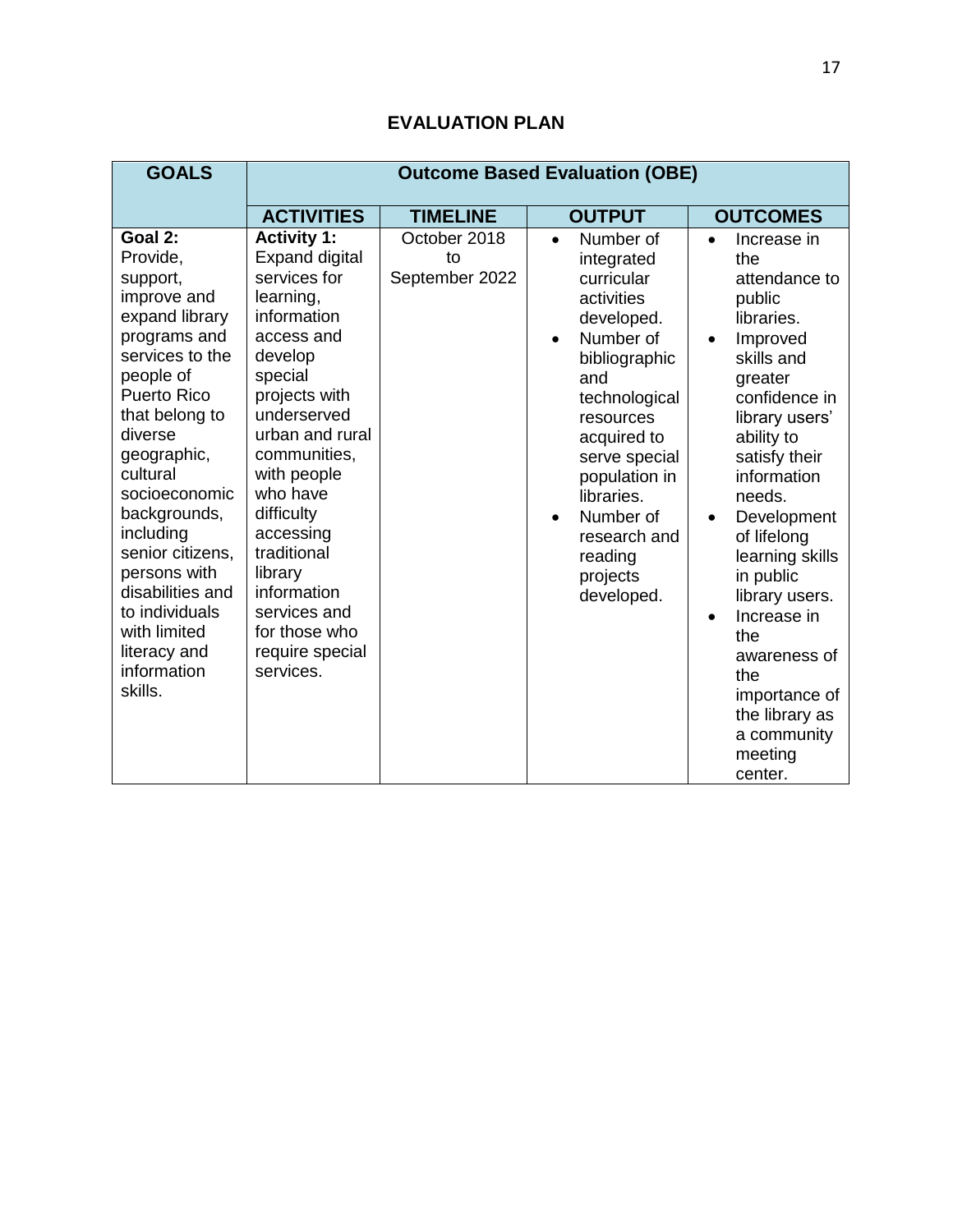#### **GOALS Outcome Based Evaluation (OBE) ACTIVITIES TIMELINE OUTPUT OUTCOMES Goal 2:**  Provide, support, improve and expand library programs and services to the people of Puerto Rico that belong to diverse geographic, cultural socioeconomic backgrounds, including senior citizens, persons with disabilities and to individuals with limited literacy and information skills. **Activity 2:** Develop projects integrated to the curriculum in school libraries in order to enrich and improve academic achievement. October 2018 to September 2022 • Number of technology training offered by school librarians to teachers, students and parents. Number of projects directed towards the mastery of information skills developed. Number of promotional strategies developed to acknowledge use of LSTA • Increase in the attendance to the school library. • Improved skills and greater confidence in the school's community ability to satisfy their information needs. • Increase in the academic achievement of students. • Development of lifelong learning skills.

funds.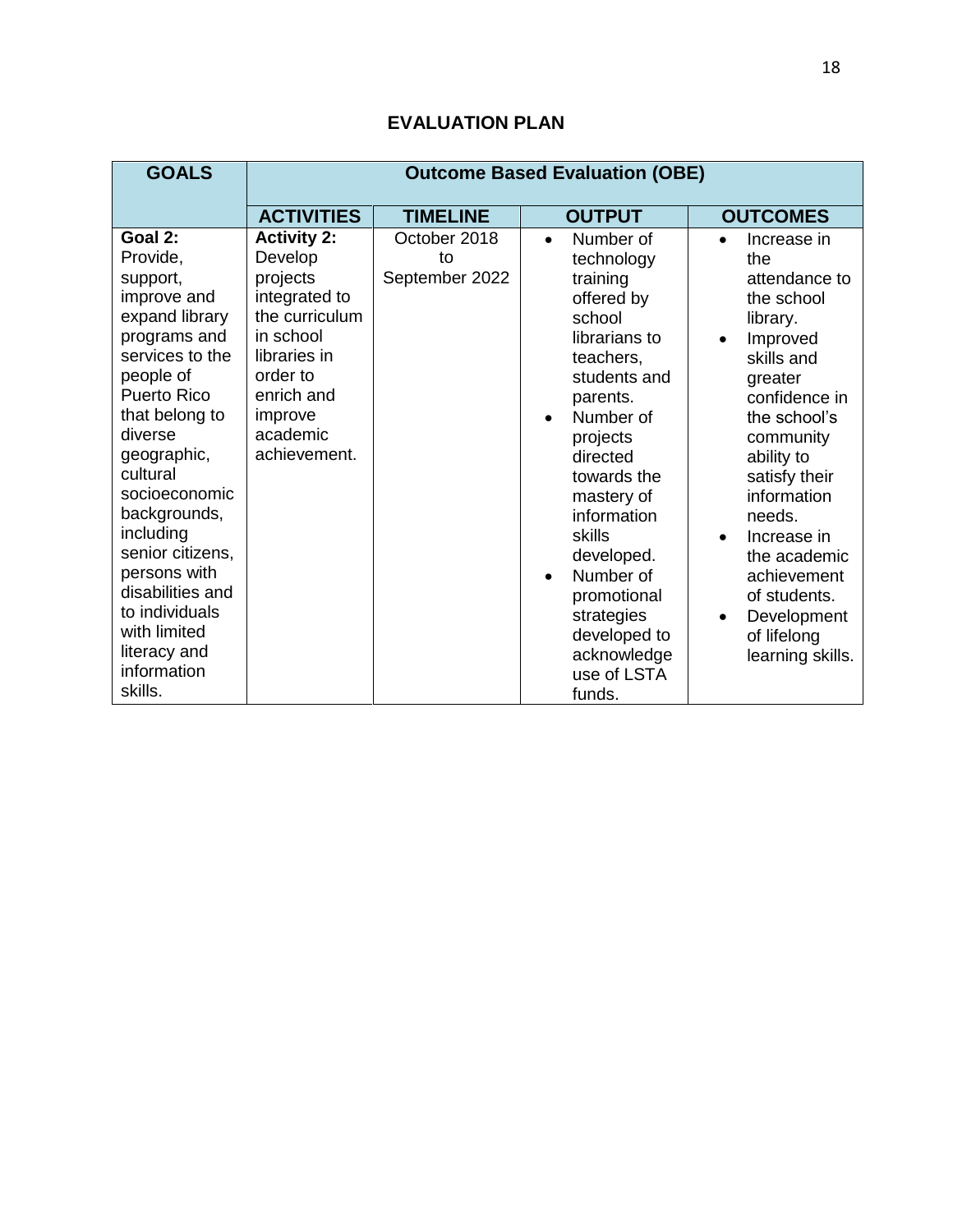| <b>GOALS</b>                                                                                                                                                                                                                                                                                                                                                                                                                                                          | <b>Outcome Based Evaluation (OBE)</b>                                                                                                                                                                                                                                               |                                      |                                                                                                                                                                                                                                                                                                                                                                                                                                                                                                                                                                                                                                                                                                                                             |                                                                                                                                                                                                                                                                                                                                                                                                                                                        |
|-----------------------------------------------------------------------------------------------------------------------------------------------------------------------------------------------------------------------------------------------------------------------------------------------------------------------------------------------------------------------------------------------------------------------------------------------------------------------|-------------------------------------------------------------------------------------------------------------------------------------------------------------------------------------------------------------------------------------------------------------------------------------|--------------------------------------|---------------------------------------------------------------------------------------------------------------------------------------------------------------------------------------------------------------------------------------------------------------------------------------------------------------------------------------------------------------------------------------------------------------------------------------------------------------------------------------------------------------------------------------------------------------------------------------------------------------------------------------------------------------------------------------------------------------------------------------------|--------------------------------------------------------------------------------------------------------------------------------------------------------------------------------------------------------------------------------------------------------------------------------------------------------------------------------------------------------------------------------------------------------------------------------------------------------|
|                                                                                                                                                                                                                                                                                                                                                                                                                                                                       | <b>ACTIVITIES</b>                                                                                                                                                                                                                                                                   | <b>TIMELINE</b>                      | <b>OUTPUT</b>                                                                                                                                                                                                                                                                                                                                                                                                                                                                                                                                                                                                                                                                                                                               | <b>OUTCOMES</b>                                                                                                                                                                                                                                                                                                                                                                                                                                        |
| Goal 3:<br>Provide<br>training and<br>professional<br>development,<br>including<br>continuing<br>education to<br>enhance the<br>skills of the<br>current<br>library<br>workforce<br>and<br>leadership,<br>and advance<br>the delivery<br>of library and<br>information<br>services,<br>providing<br>special<br>attention to<br>the<br>development<br>of libraries as<br>tools to<br>reduce<br>inequality in<br>the access to<br>information<br>and digital<br>divide. | <b>Activity 1:</b><br>Develop<br>continuing<br>education and<br>professional<br>development<br>opportunities<br>available to<br>ensure a<br>trained,<br>informed, and<br>prepared<br>library<br>professional<br>that will<br>provide the<br>services that<br>library users<br>need. | October 2018<br>to<br>September 2022 | Number of<br>$\bullet$<br>computer<br>training<br>workshops<br>developed.<br>Number of<br>$\bullet$<br>cultural and civic<br>engagement<br>activities<br>developed.<br>Number of<br>$\bullet$<br>motivational<br>reading activities<br>and projects<br>developed.<br>Number of<br>$\bullet$<br>technology<br>workshops<br>offered.<br>Number of<br>$\bullet$<br>participants<br>impacted.<br>Number of<br>$\bullet$<br>libraries that<br>provide WI-FI<br>access.<br>Number of<br>$\bullet$<br>bibliographic<br>and<br>technological<br>resources<br>acquired to<br>serve special<br>population in<br>public and<br>school libraries.<br>Number of new<br>promotional<br>strategies<br>developed to<br>acknowledge<br>use of LSTA<br>funds. | Increase in<br>$\bullet$<br>the amount of<br>participant<br>impacted.<br>Librarians will<br>$\bullet$<br>master and<br>apply skills as<br>a result of<br>training<br>workshops.<br>Improvement<br>$\bullet$<br>in library<br>programs and<br>services<br>offered by<br>participant<br>librarians,<br>after going<br>through the<br>different<br>training<br>workshops.<br>Increase in<br>$\bullet$<br>user<br>satisfaction<br>reflected in<br>surveys. |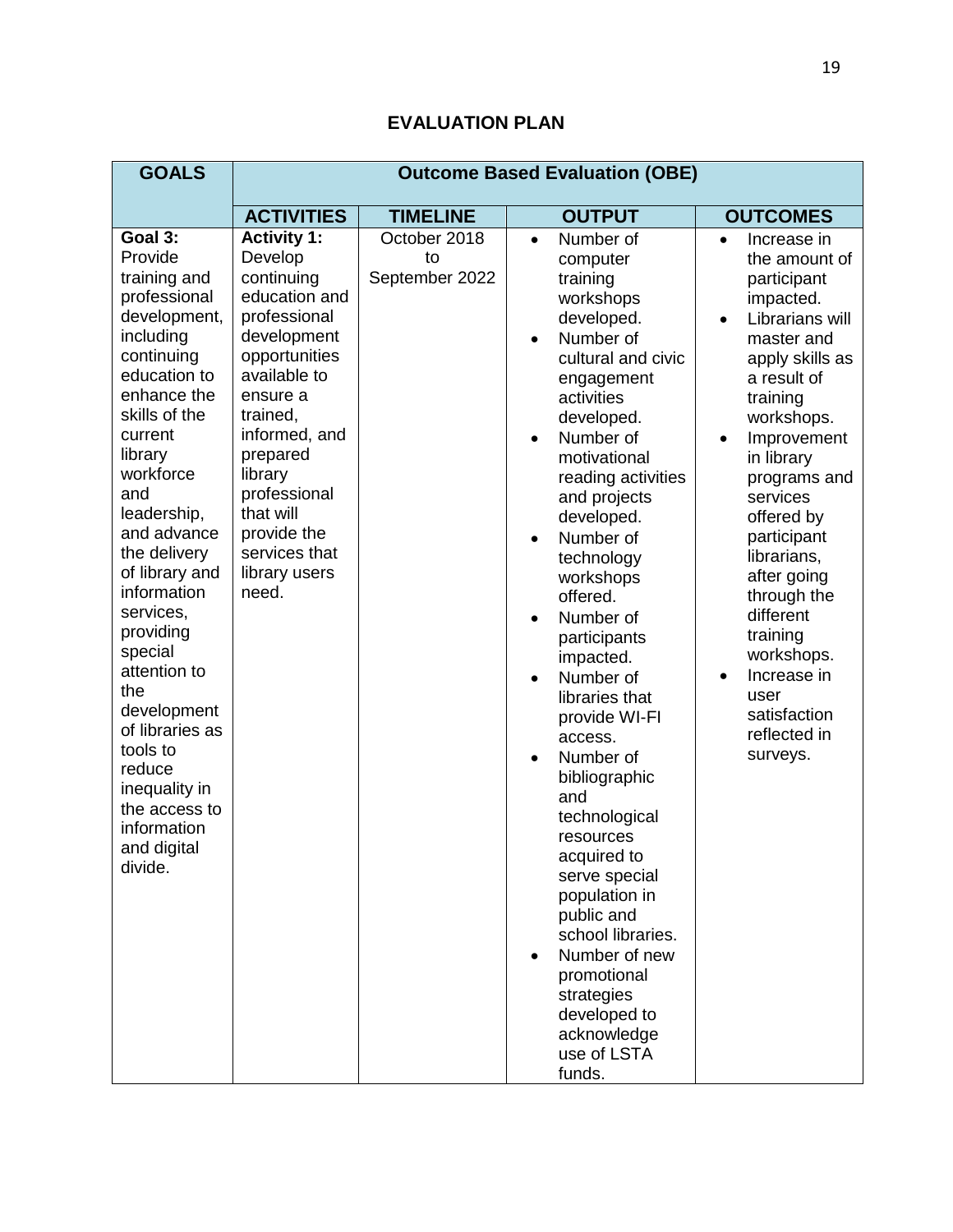## **STAKEHOLDER INVOLVEMENT**

A planning committee was established to develop the draft of the Five Year Plan for the Puerto Rico Department of Education, assigned as the SLAA for IMLS. The committee consisted of members of the Library and Information Services Program staff, public and school library coordinators, focus groups and experts to guide in the development of specific parts of the Plan.

A smaller committee was formed to review, provide feedback and approve the final draft before submission to IMLS. This committee consisted of four school librarians, three public librarians, one specialized, one community library representatives and two members of the Library and Information Services Program.

Stakeholders' involvement has been provided in the implementation of the previous Five Year Plan and in the present Plan. At least once a year, the planning committee already mentioned will meet to review the direction and implementation of the Plan. Library users will be given opportunities to comment on the development of the Plan by participation in surveys, interviews, questionnaires and others.

## **COMMUNICATION AND PUBLIC AVAILABILITY**

After IMLS approves the Puerto Rico LSTA Five Year Plan, it will be published in print form and posted on the SLAA's web site. It will be made available to public, special academic, community and school libraries and users throughout the five year period. Stakeholders will review the Plan annually and make recommendations to the Library and Information Services Program. Any change or substantive revision to the Puerto Rico LSTA Five Year Plan will be submitted to IMLS for approval.

The Library and Information Services Program will maintain constant communication with stakeholders to announce achievements and other important results of activities developed in this Five Year Plan.

## **MONITORING**

The Library and Information Services program will continually track the implementation of the Puerto Rico LSTA Five Year Plan and submit reports as required. The monitoring of sub grantees' projects funded by LSTA is an important part of this tracking process. The monitoring process will include annual reports, site visits, telephone and e-mail interviews, questionnaires and surveys to at least 40% of the projects awarded and approved each year. Frequent visits are made to assign and label property numbers on equipment bought with LSTA funds for school and public libraries under the SLAA. Any corrective action needed as a result of the site visits and reports received, will be decided on in collaboration with subgrantees. The monitoring process complies with reporting requirements related to the State Program Report.